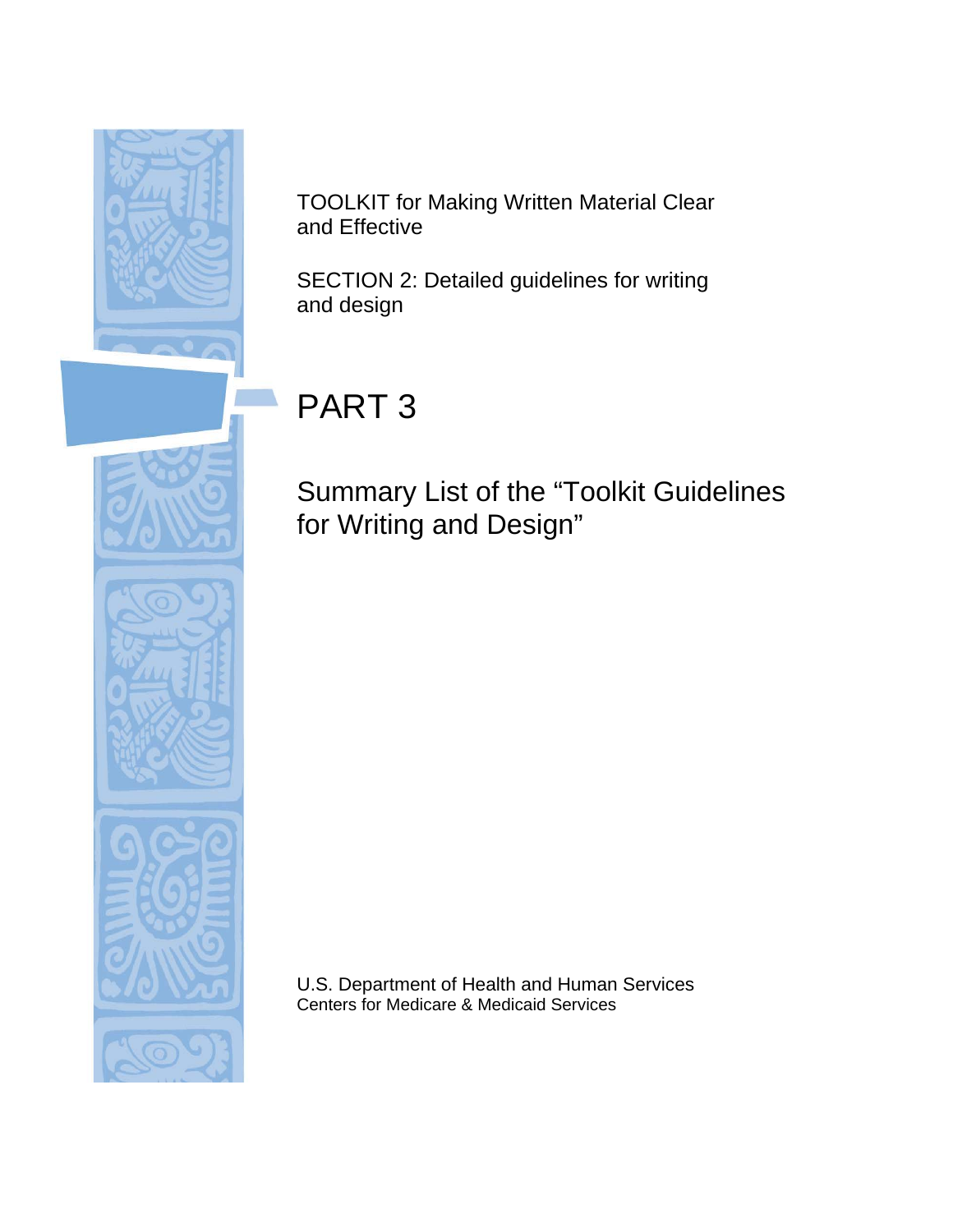

# TOOLKIT Part 3

# Summary List of the "Toolkit Guidelines for Writing and Design"

This document is Part 3 of the *Toolkit for Making Written Material Clear and Effective*. The Toolkit has 11 Parts. It was written for the Centers for Medicare & Medicaid Services (CMS) by Jeanne McGee, McGee & Evers Consulting, Inc. The guidelines and other parts of the Toolkit reflect the views of the writer. CMS offers this Toolkit as practical assistance to help you make your written material clear and effective (not as requirements from CMS).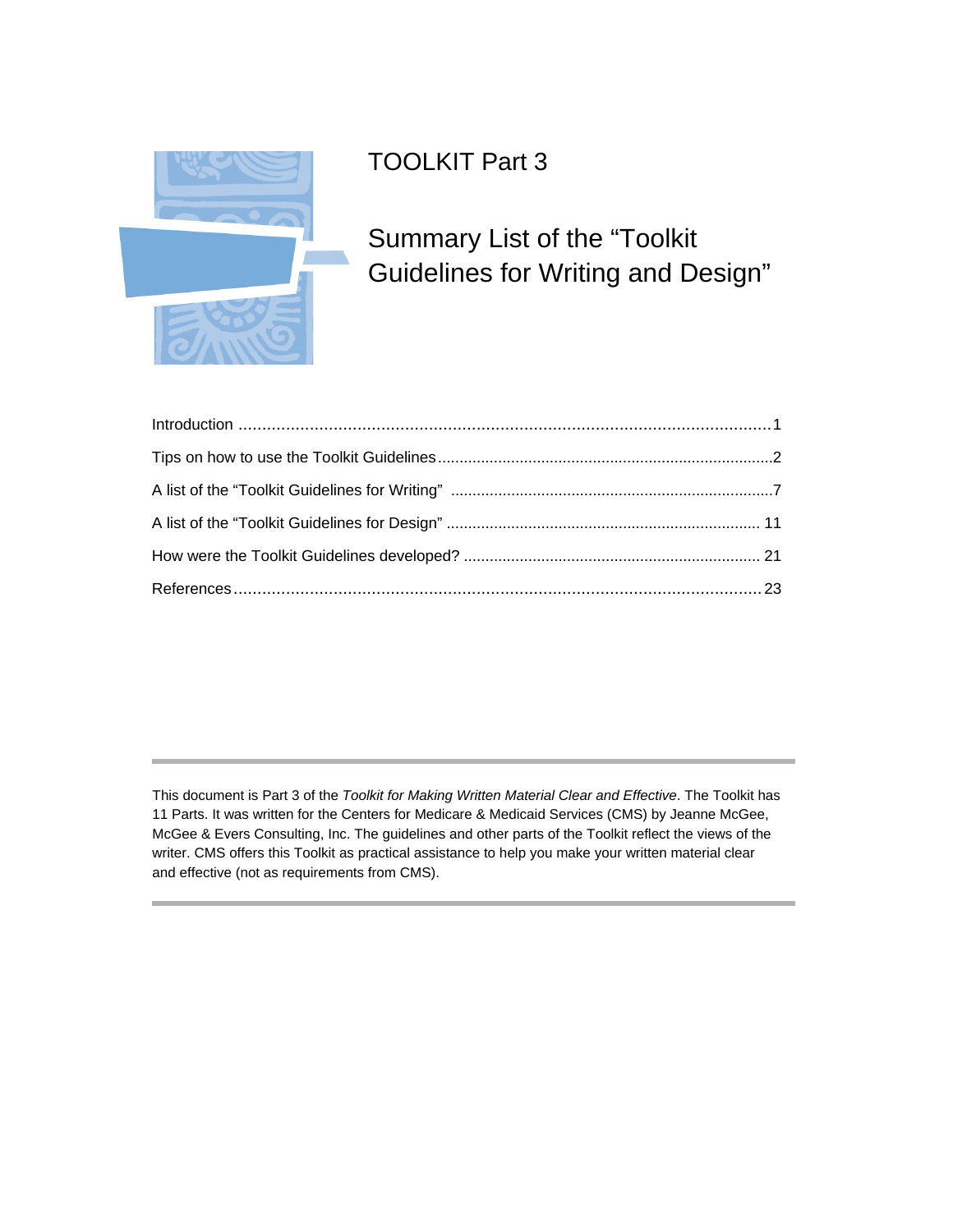<span id="page-2-0"></span>

# **Introduction**

### *About the Toolkit*

The *Toolkit for Making Written Material Clear and Effective* is a health literacy resource from the Centers for Medicare and Medicaid Services (CMS). It has practical tools to help you improve printed material you develop for people who are enrolling in or receiving services from CMS programs such as Medicare, Medicaid, or Children's Health Insurance (CHIP). These CMS audiences are culturally diverse and they include people with limited reading skills and older adults such as people with Medicare.

To learn more about the Toolkit, see Toolkit Part 1 (*About this Toolkit and how it can help you*) and Toolkit Part 2 (*Using a reader-centered approach to develop and test written material*).

### *About the Toolkit Guidelines for Writing and Design*

To help you develop or revise your written material, the Toolkit includes detailed guidelines for writing and design. This document, Toolkit Part 3, gives you the full list. Each Toolkit Guideline focuses on a particular aspect of writing or graphic design, such as writing with a friendly tone, making headings easy to skim, and checking on cultural appropriateness of photographs and other visual elements. Some guidelines for design are unique to specific types of material, such as charts, forms, or questionnaires.

This document (Toolkit Part 3) gives the full list of *Toolkit Guidelines for Writing and Design* and offers general tips for ways to use them. For the details on how to apply each guideline, see Toolkit Part 4 (guidelines for writing) and Part 5 (guidelines for design).

#### *The Toolkit Guidelines apply broadly across literacy levels*

While the guidelines are geared to the needs of CMS audiences, most of them reflect general principles for effective communication of information to *any* audience.

- Most of the guidelines can be used to help create material that is clear and effective for people who have a broad range of literacy skills, ranging from those with low (but not marginal) literacy skills through those who are skilled readers (see Toolkit Part 1 and Toolkit Part 2).
- All readers can appreciate getting information that is written in plain language. Readers want a document to be well organized and easy to skim to pick up the main points. Material that is well written and designed will not be condescending or oversimplified [\(www.plainlanguage.gov\)](http://www.plainlanguage.gov/).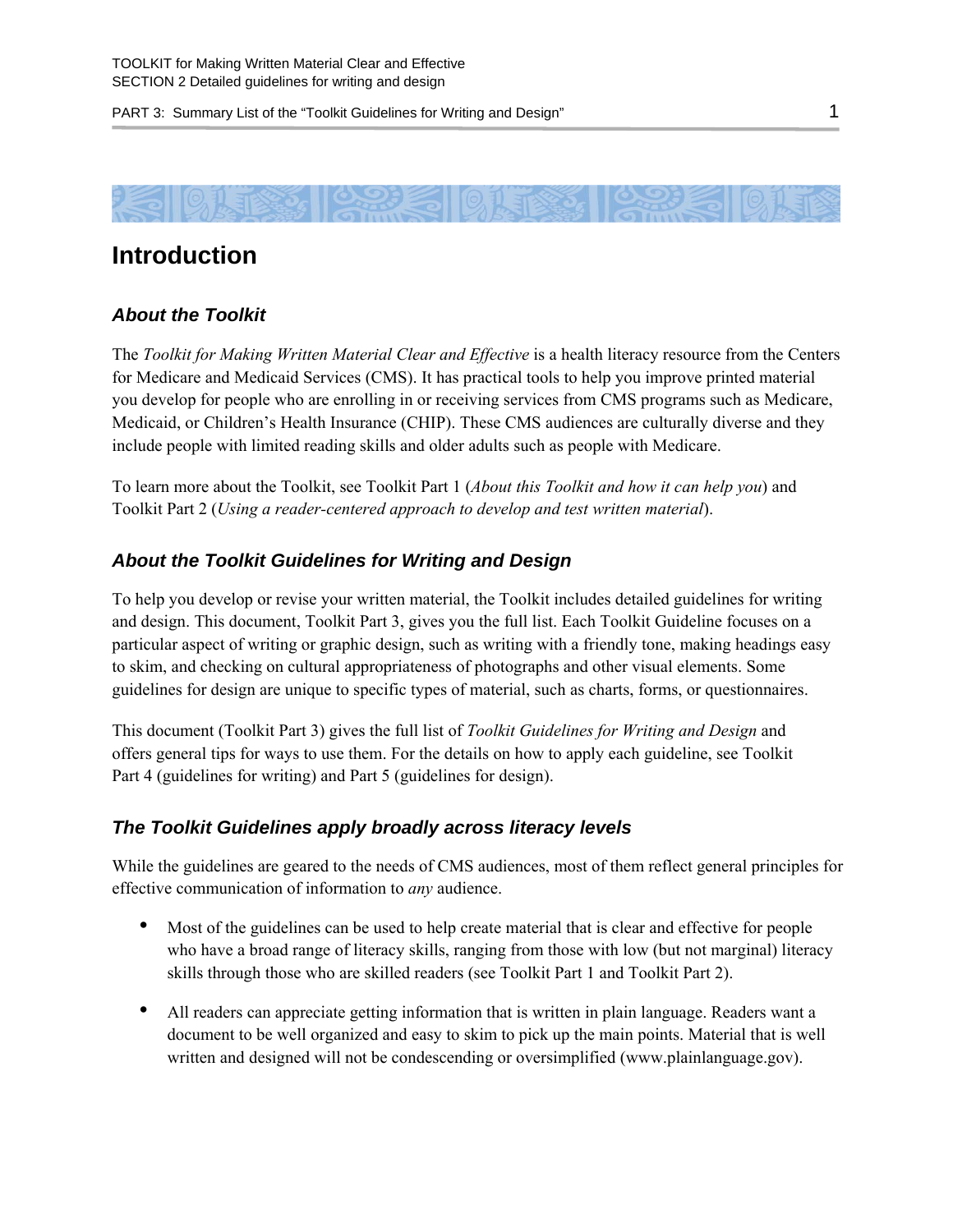• "Plain language" is defined from the perspective of the reader; plain language means that the intended readers find it clear and effective. When you write in plain language, you adapt the material based on the literacy skills of your intended readers. For example, one of the Toolkit Guidelines urges you to use words that are familiar to your intended readers. If your intended readers are skilled readers, you will have a wider choice of words that are familiar.

<span id="page-3-0"></span>

# **Tips on how to use the Toolkit Guidelines**

The *Toolkit Guidelines for Writing and Design* are not hard and fast rules, and they are not set up to "score" documents with overall ratings of suitability. Rather, they are practical, flexible tools to help you improve your written materials. Here are some ways you can use the guidelines:

Use the quidelines to learn what makes materials suitable and effective for culturally diverse CMS audiences

- **Cultural suitability for diverse audiences**: you can use the guidelines to draw attention to the needs of a culturally diverse audience.
- **The needs of less-skilled readers**: you can use the guidelines and other discussion in this Toolkit to focus on the needs of less-skilled readers.
- **Attention to older readers**: you can use the guidelines to draw your attention to the needs of older adults who often experience the normal age-related declines in vision and the ability to read and process written information (see Toolkit Part 9, *Things to know if your written material is for older adults*).



1

Use the quidelines as a flexible tool to help you select, improve, or create written material

When you use the guidelines, it's up to you to decide which ones are most salient and consequential for your particular materials and intended readers, and how to apply them. Use some or all of the guidelines at any stage of developing your material. CMS offers the Toolkit and its guidelines as practical assistance for making your written material clear and effective (not as requirements).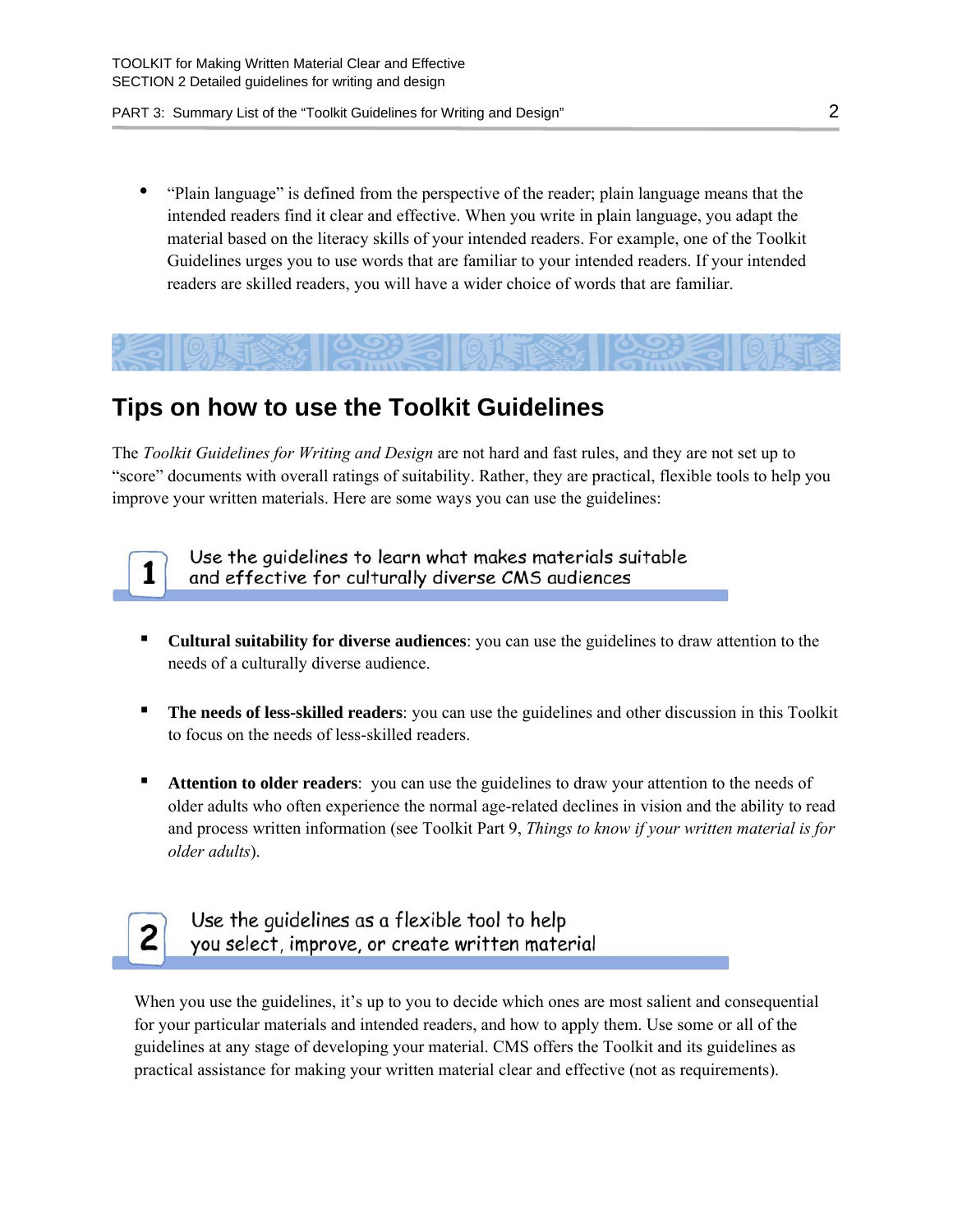- **Exercise 1 Selection of materials**: you can use the guidelines as an assessment tool to help you evaluate a group of existing materials and pick the most effective ones.
- **Revision of materials**: you can use the guidelines to identify strengths and weaknesses of your own materials and help guide revisions.
- **Creation of materials**: you can use the guidelines as a tool for developing effective new materials.

3.

### Use the quidelines as a resource for staff training or development of standards

- **EXECUTE:** Staff training and development: you can use the guidelines as a basis for training sessions to promote awareness and skill development among staff in your organization.
- **Guidance for vendors or contractors***:* you can use the guidelines as a resource for setting specific standards for written materials produced by vendors or contractors.

#### *Keep the focus on improvement*

When you are developing written material, there's always something new to learn about what works and what doesn't. By sharing these detailed guidelines, we hope to give you a fresh perspective and some insights into things you might do to make your material more effective. The Toolkit Guidelines work best when you have a positive and constructive attitude that focuses on improvement:

- **Be tactful and constructive**. If you are using the guidelines to assess existing materials, emphasize that you're using the guidelines to judge the written material, not the people who sponsored or produced it. If you have a team of reviewers who meet as a group, a positive and constructive spirit is crucial, so that no one feels put on the spot and defensive about any shortcomings identified by the assessment.
- **Don't get discouraged.** This book has many detailed guidelines, and you may see many opportunities for improvement when you apply them. Just remember that no document is perfect, and certain trade-offs are inevitable. As you think about revisions, focus on the areas that seem most consequential and those that lend themselves most readily to improvement. Pay special attention to the factors that affect ease of reading, comprehension, and overall cultural acceptance.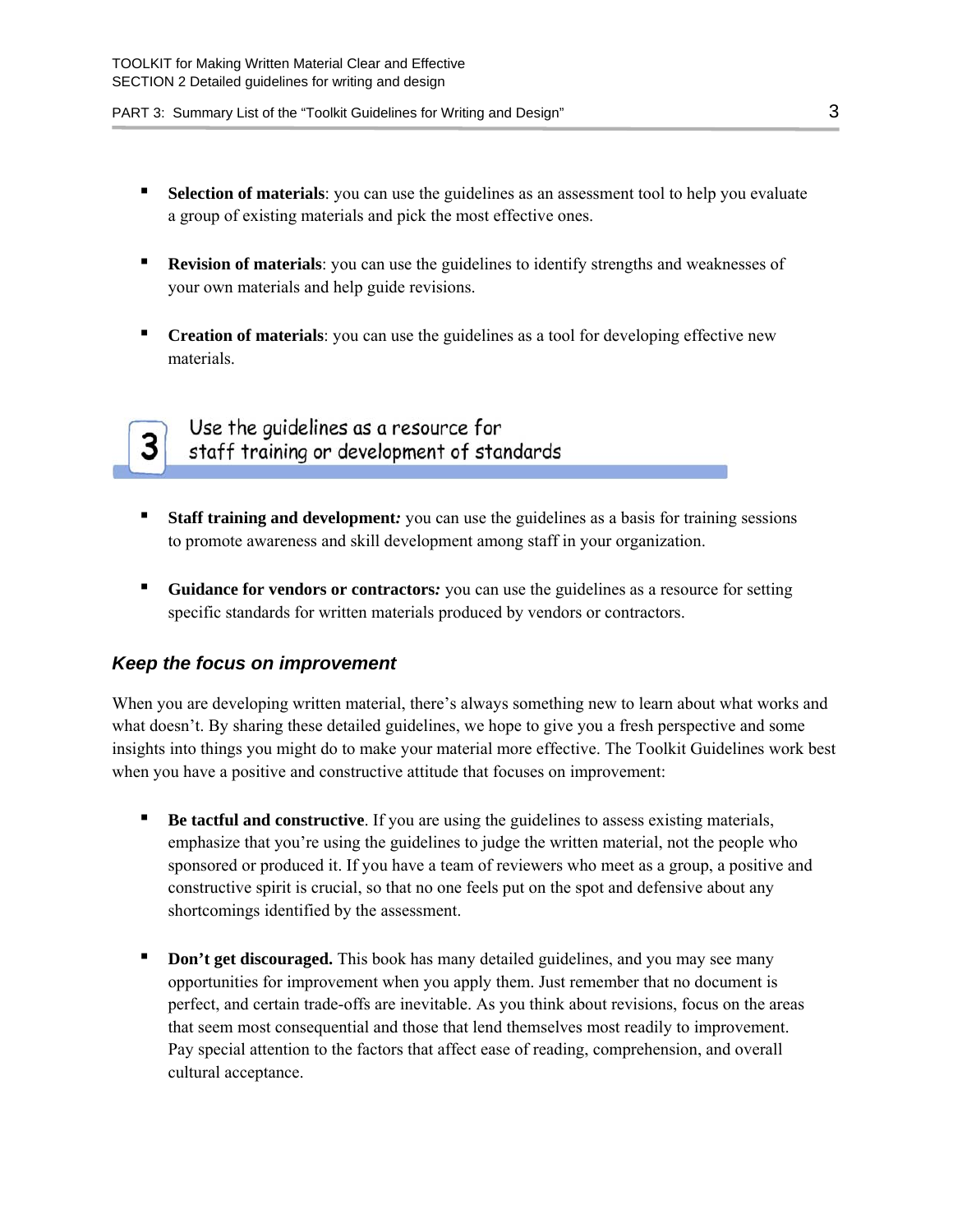#### *Use a team approach*

When you are ready to use the guidelines to guide improvements, it can be very helpful to get a group of people involved. Try for a good mix of people:

- **People who differ in their familiarity with the material**. It's wise to include people who have never seen the document before, because they will come to it with fresh eyes. It's also good to involve people who are familiar with the document or who helped create it. They know its history, including results from any testing that was done and why certain decisions were made.
- **People who reflect a broad range of knowledge, skills, and interests.** To apply the guidelines to your materials, you need subject matter experts and people who are knowledgeable about cultural and linguistic patterns among your intended readers.
- **People who tend to focus on different features of the materials.** Most people tend to be more attuned to certain features of a document and less attuned to others. For example, people who are highly visual may have stronger or different opinions about layout and formatting than those who are not. Those who have struggled to write clear and simple language may be more insightful and demanding in their evaluation of the writing style than those who have not.

#### *Use the guidelines for a formal assessment*

If you want to do a formal assessment with multiple reviewers, you can turn the guidelines into a systematic tool for assessments. Here are some suggestions:

- **1. Choose which guidelines to include in your assessment**. You may want to focus your review on just a few sections or items in the guidelines:
	- **•** For example, if you think there are problems with the way you've organized the material, you could use Guidelines 2.1 through 2.5 that tell how to sequence, group, and label the information.
	- **•** If you have concerns about whether the material is culturally appropriate, you could focus on the guidelines that address cultural issues. There are guidelines that address different aspects of cultural suitability under many of the topics covered in the Toolkit Guidelines. For more about this, see Toolkit Part 2, *Using a reader-centered approach to develop and test written material*.
	- Since the guidelines are extensive and detailed, you may find that some of them are not applicable to your material. For example, if you are assessing a document that is printed in black and white, you would drop the entire section of guidelines on use of color.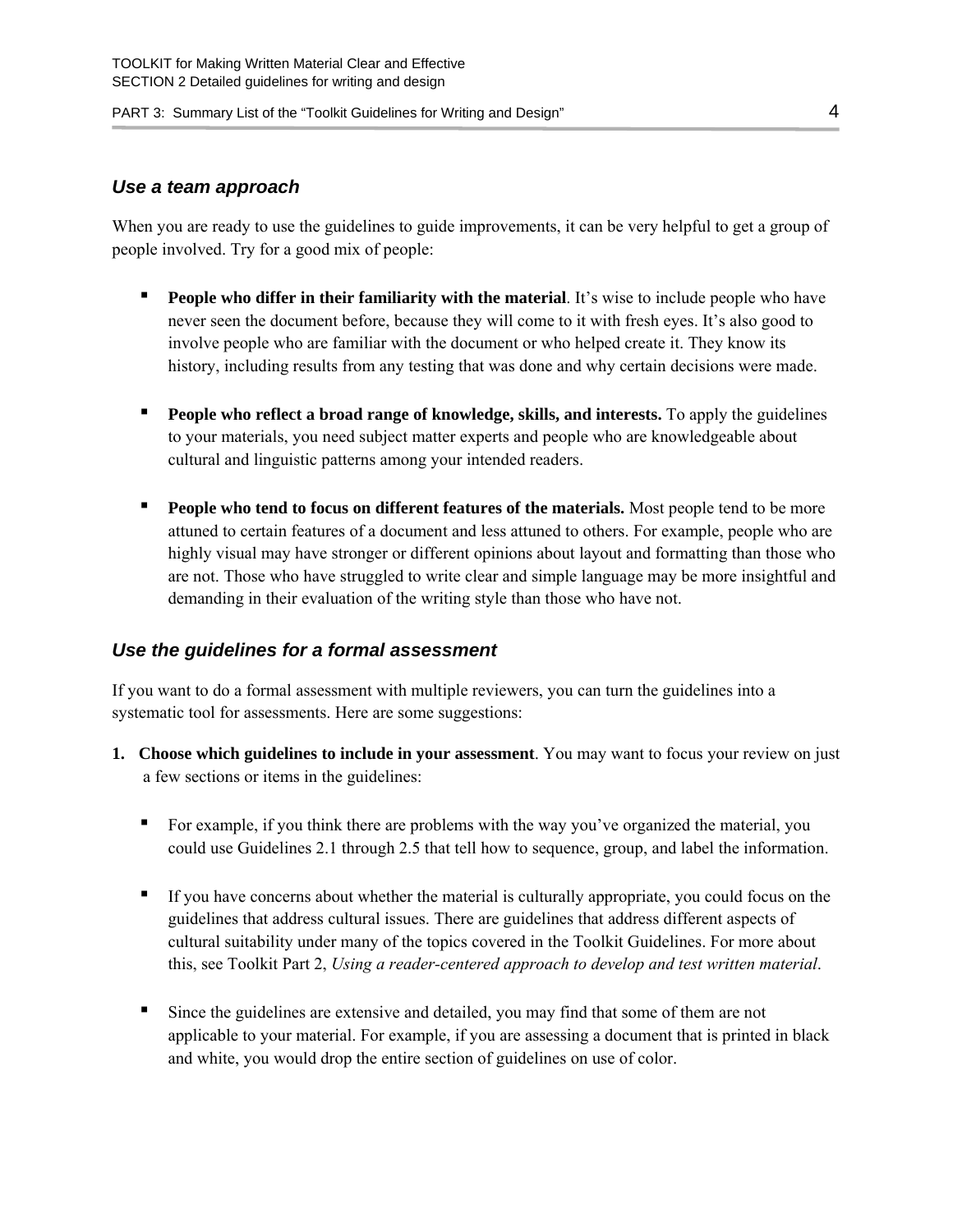- **2. Decide how to structure the collection of feedback from reviewers**. There are several possibilities:
	- You can leave blank lines for comments. The simplest way to collect feedback from reviewers is to list the guidelines you have chosen and leave a space after each one for reviewers to make comments.
	- If you are doing a systematic review, you may find it helpful to create a rating form. Below, we use Guideline 3.5 as an example to show how you could convert a guideline into a rating item. The sample format shown below includes space for comments, urging reviewers to be as specific as they can. You can tally the ratings for each guideline to identify areas that need improvement. Whether you use a rating form or not, comments from reviewers are the most informative and actionable part of using this Toolkit's guidelines to assess written material.

# Guideline 3.5

Create cohesion by making strong, logical connections among your sentences and paragraphs. Develop ideas in a logical progression that makes the connections between ideas

explicit. Repeat key words and phrases to reinforce learning and create continuity.

| Comments (please be as specific as you can): |  |  |  |
|----------------------------------------------|--|--|--|

Needs major improvement

Needs minor improvement

Don't know or not sure

Meets this guideline

Not applicable

### *Look at the material from the reader's point of view*

Whatever process you use to apply the guidelines to your materials, do your best to adopt the mindset of a reader who is part of the intended audience. As much as you can, try to suspend your own reading habits, subject matter knowledge, and taken-for-granted assumptions.

For example, if you are assessing a document written for readers with low literacy skills, you know that these readers will approach the material differently than you would (see Toolkit Section 2, *Using a reader-centered approach to develop and test written material)*. As you apply the guidelines to the material, think about how it might seem to less skilled readers, and how they are likely to navigate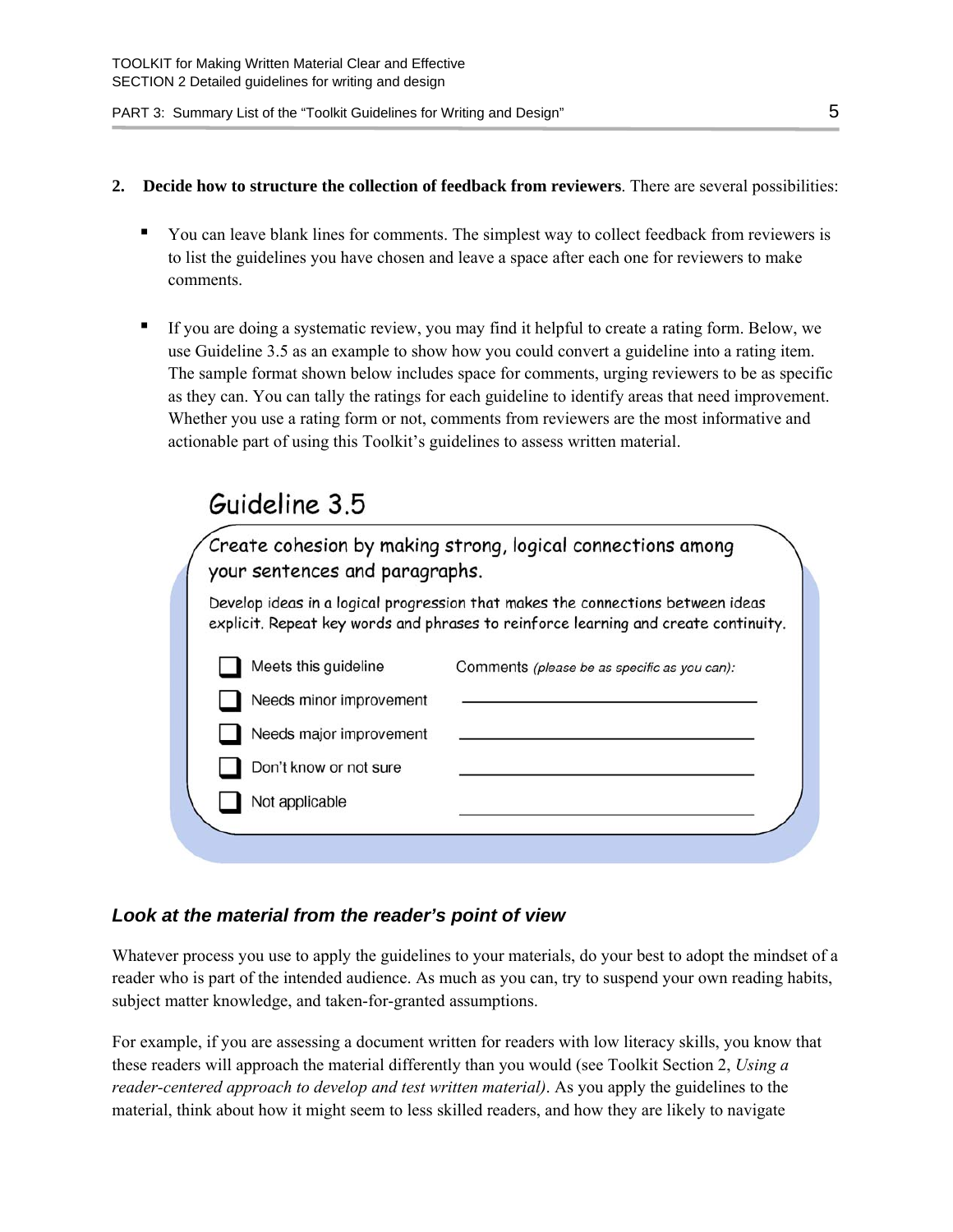through it. This will help you spot the things that will challenge poor readers, such as difficult words (even though *you* know them) and connections among concepts that need to be spelled out specifically (even though *you* could easily fill them in on your own).

#### *Make notes on your reactions*

- **Try to capture first impressions**. When you look at written material for the first time, skim quickly without reading to form a general first impression. Jot down your impressions before they fade. It is hard to recapture first impressions once you begin to read material closely and study it critically.
- **Taking notes**. It is easier to make certain types of comments by writing directly on the document, such as comments about layout, fonts, color, and other visual elements. It is also helpful to have self-stick notes handy for making longer comments directly on the document.
- **Consolidating notes and making plans for revision.** If you have a longer document, it can be helpful to make a cut-and-paste display of it for use when you are deciding on revision. Just cut the document apart and mount the pages in sequence on a long roll of paper. You can tape this to a wall for reference. This display makes it easier to analyze the overall flow of the document, and to address problems with organization and navigation. It also makes a handy spot to consolidate notes and record decisions about plans for further consumer testing or revisions.

### *Remember that readers' reactions are the ultimate test*

While the *Toolkit Guidelines for Writing and Design* are a useful tool for developers and sponsors of written materials, they don't replace the need to get feedback directly from the intended audience. The guidelines will give you a big head start in producing effective materials, but impact on the behavior of the intended audience is the ultimate test.

To know whether your intended readers are noticing, understanding, and using the materials, you need to do testing and evaluation that include getting feedback directly from them. For help with this, see Toolkit Part 6, *How to collect and use feedback from readers*. Written for people without a research background, this Part is a book-length guide with step-by-step instructions for collecting and using feedback from readers to improve written material.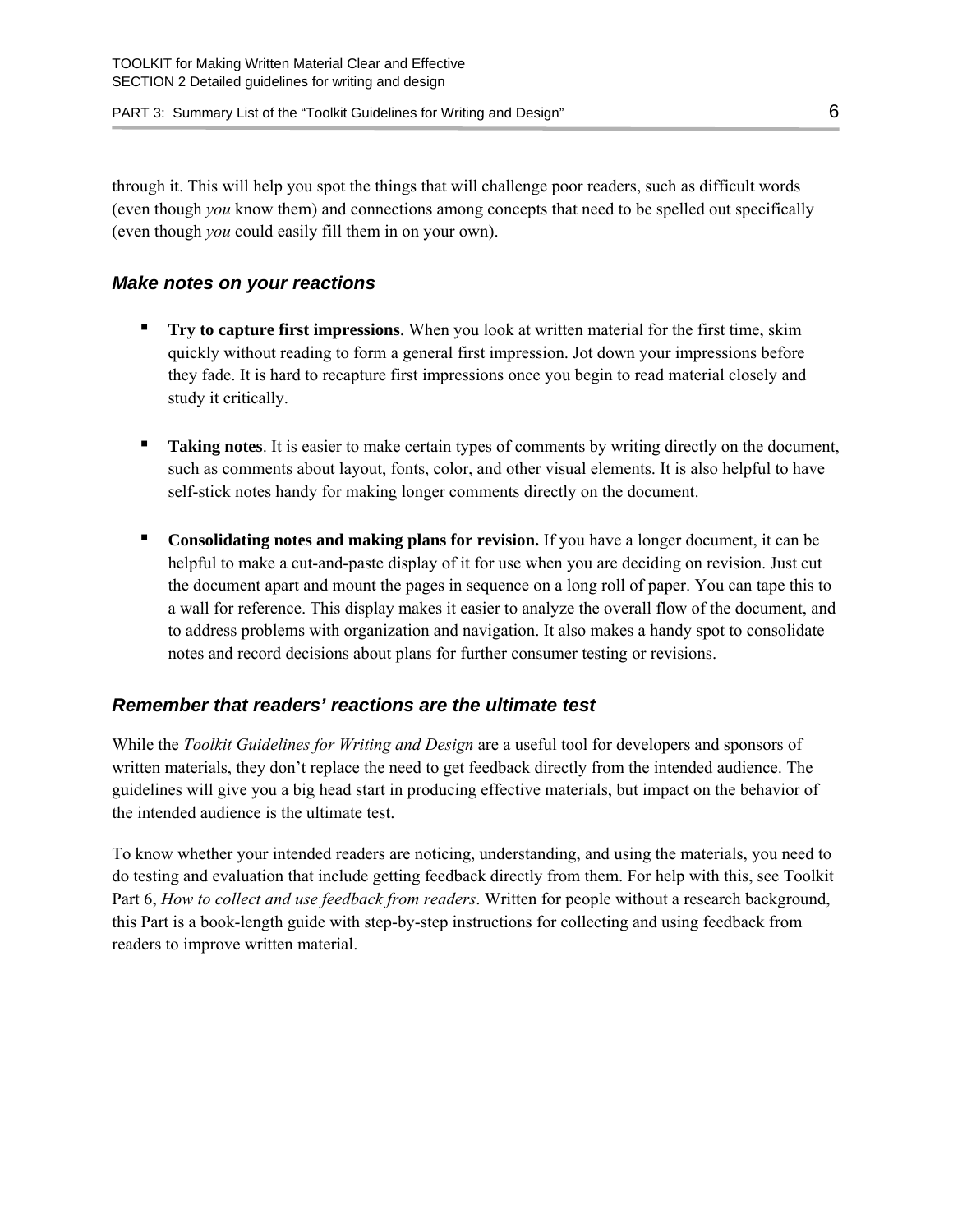

# <span id="page-8-0"></span>**A list of the "Toolkit Guidelines for Writing"**

As shown below, the Toolkit Guidelines for Writing cover four areas: (1) content; (2) organization; (3) writing style; and (4) engaging, supporting and motivating your readers.



- 1.1 **Make the purpose and usefulness of the material immediately obvious.**  Use the title and other upfront text to make clear to readers what the material is about, who it is for, and how to use it. Remember that readers skim and make quick judgments about what's worth reading.
- 1.2 **In choosing which content to include, be guided by the** *readers'* **interests, knowledge, and needs (which may be quite different from your own).**

Focus on what matters most to the intended readers. Address their issues and concerns, as well as areas of possible misunderstanding.

- 1.3 **Show awareness of and respect for diversity among intended readers.**  Choose content that is culturally appropriate for the intended readers, reflecting and responding to differences in their experiences and situations.
- 1.4 **Repeat new concepts and summarize the most important points.**  All readers need time to absorb new information. Repetition helps them remember it.
- 1.5 **Make sure that the information is accurate and up to date.** Check the facts. Involve subject matter experts from the beginning, and have reviewers check on accuracy. Proofread carefully at the end, not relying just on a spell-check program.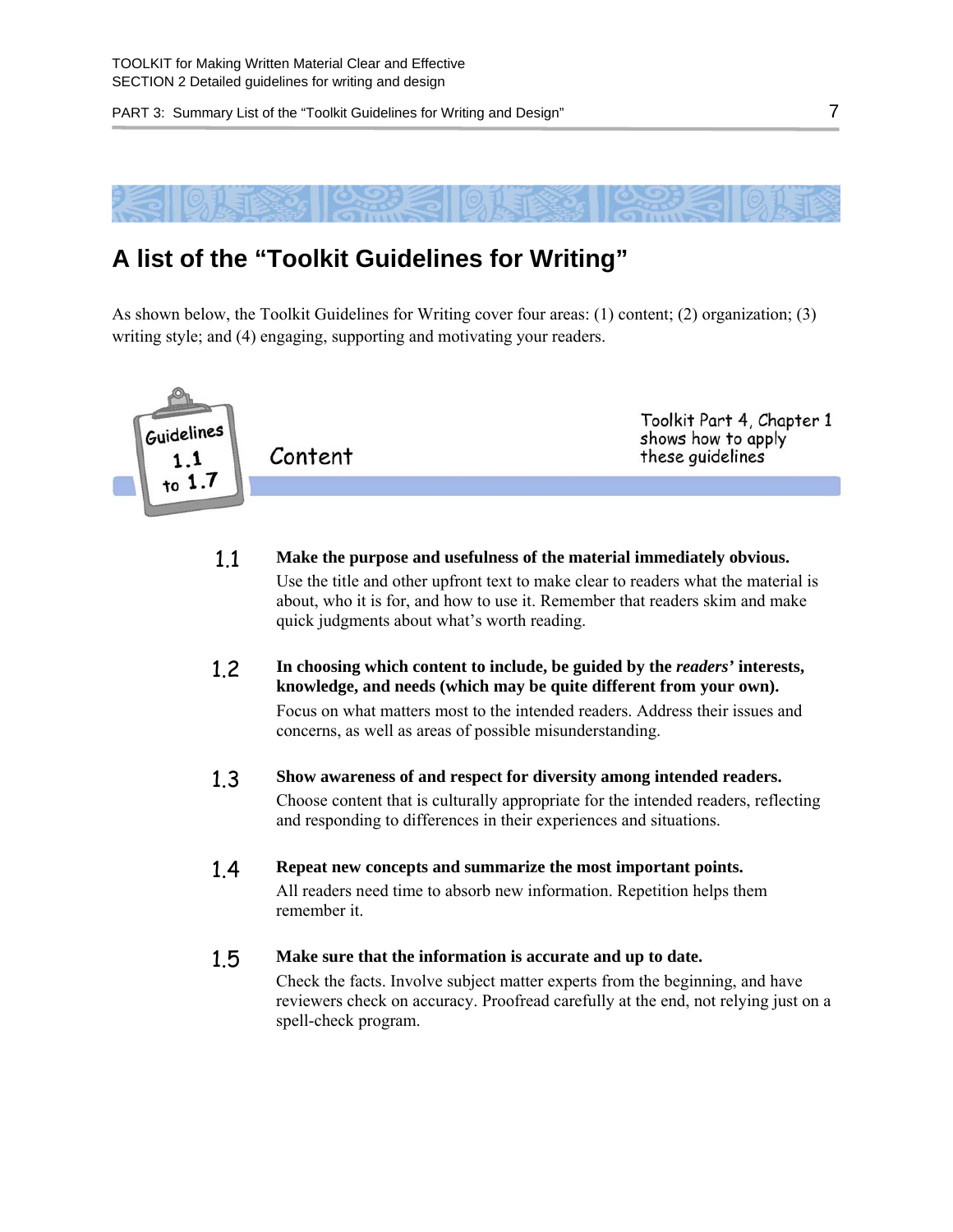#### 1.6 **Limit the information to an amount that is reasonable for the intended readers***.*

Too much text can be overwhelming, especially to less-skilled readers. If the material is too long, consider other ways to package it. If you condense it, don't oversimplify or drop the examples and explanations that readers really need.

#### 1.7 **Identify the organization that produced the material, and include a publication date and contact information.**

Including contact information makes it easy for readers to follow up with questions or ask for permission to reprint the material. Including the date will help remind you when it's time to update the information.



Organization (sequencing, grouping, and labeling)

Toolkit Part 4, Chapter 2 shows how to apply these quidelines

#### 2.1 **Group the information into meaningful "chunks" of reasonable size.**

Readers can handle only a limited amount of information at one time. To avoid information overload, divide the text in ways that will make sense to the readers. Keep each segment or section of text relatively short. When you use bulleted lists, limit the number of bulleted points (group the points into sections if the list is long).

#### 2.2 **Organize the information in an order that will make sense to the intended readers.**

Topics should build in a natural way, giving readers the background and context they need to understand new information.

2.3 **Use headings, subheadings, and other devices to signal what's coming next.**  These devices are "advance organizers" that show readers how the material is grouped and sequenced, and prepare them for the next topic.

#### 2.4 **Use specific and informative wording for sections, headings, and subheadings.**

To reinforce the main points and help readers skim, compose text for headings that is meaningful and explicit.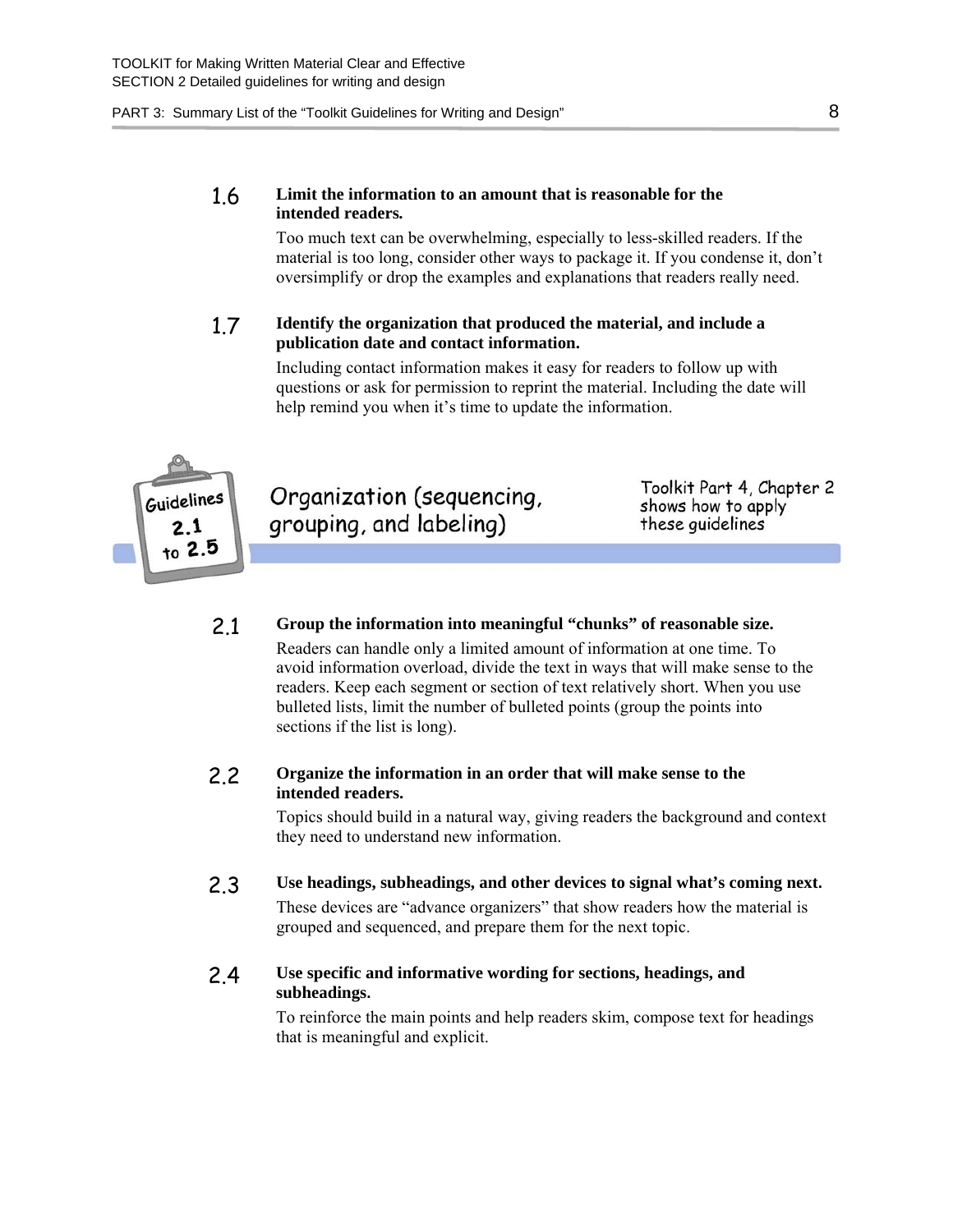#### 2.5 **Use navigational tools to help orient readers and make important information easy to find.**

For printed material, these tools include page numbers, headers and footers, table of contents, and index. Choose navigation tools that are appropriate for the intended readers and type of material.



Toolkit Part 4, Chapter 3 shows how to apply these quidelines

#### 3.1 **Write in a conversational style, using the active voice.**

To make your message informal and appealing, use "we" and "you." To make it direct and easy to understand, write in the active voice.

#### 3.2 **Keep your sentences simple and relatively short.**

Don't pack too much information into a single sentence. Keep most of your sentences relatively short, and use simple conjunctions (*or*, *but, and*). To create good rhythm and natural tone, and avoid sounding choppy, vary the length of your sentences.

#### 3.3 **Be direct, specific, and concrete.**

To help readers understand and use the information, spell out its implications, and be direct in saying what they should do.

#### 3.4 **Give the context first, and incorporate definitions and explanations into the text.**

To help readers understand new information, give the context first. Most readers don't use a glossary, especially poor readers, so explain a new term or concept when you use it. Then continue to include some context to help readers remember what it means.

#### 3.5 **Create cohesion by making strong, logical connections among your sentences and paragraphs.**

Develop ideas in a logical progression that makes the connections between ideas explicit. Repeat key words and phrases to reinforce learning and create continuity.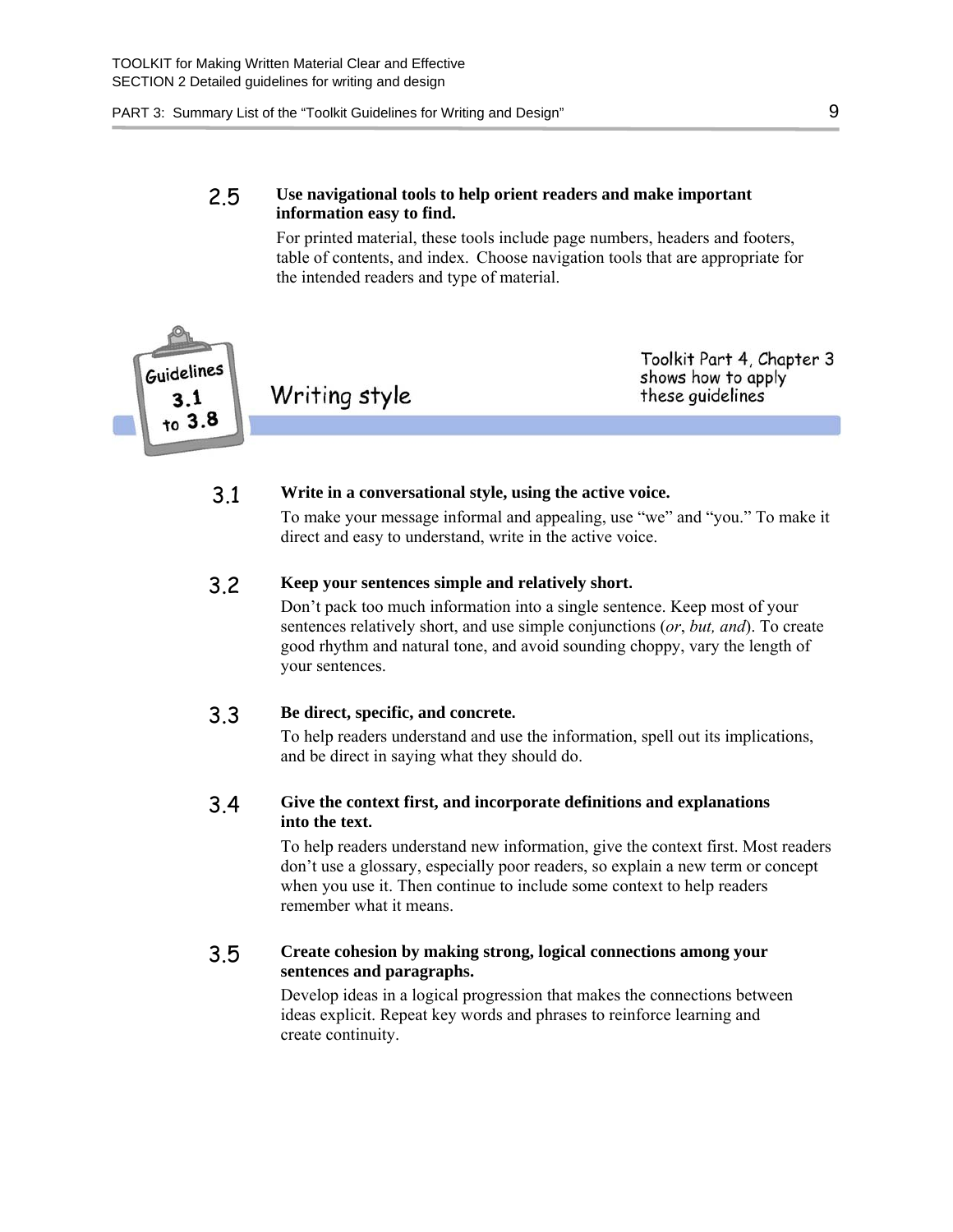#### 3.6 **Choose words that are familiar and culturally appropriate for the intended readers.**

Tailor your vocabulary to your readers, using simpler words whenever possible. Be cautious about using professional jargon, slang, figures of speech, and words that may differ by region.

3.7 **Use technical terms and acronyms only when readers need to know them.**  Technical terms can be difficult and intimidating; use simpler words whenever you can. It takes extra effort for readers to learn and remember a new acronym, so don't use acronyms just out of habit.

#### 3.8 **Write as simply you can, taking into account the reading skills of your intended audience.**

As a general goal, whatever your audience, write as simply as you can without sacrificing content or distorting meaning. (Be very cautious about using readability formulas or setting goals based on reading grade levels. Readability formulas predict the difficulty of words and sentences, usually based only on their length. Despite their name, readability formulas do not measure ease of reading or comprehension, and the scores from these formulas are not good indicators of overall suitability of material. For concerns and recommendations about using formulas to score written material, See Toolkit Part 7, *Using readability formulas: a cautionary note*.)



Engaging, supporting, and motivating your readers

Toolkit Part 4, Chapter 4 shows how to apply these guidelines

#### 4.1 **Be friendly and positive.**

When your messages have a supportive tone, readers will be more receptive, especially if you are urging them to do something difficult or unfamiliar.

#### 4.2 **Use devices that engage and involve your readers, such as stories and quotations, questions and answers, quiz formats, and blank spaces for them to fill in.**

When you get people actively involved with the material, they become more interested and learn more easily.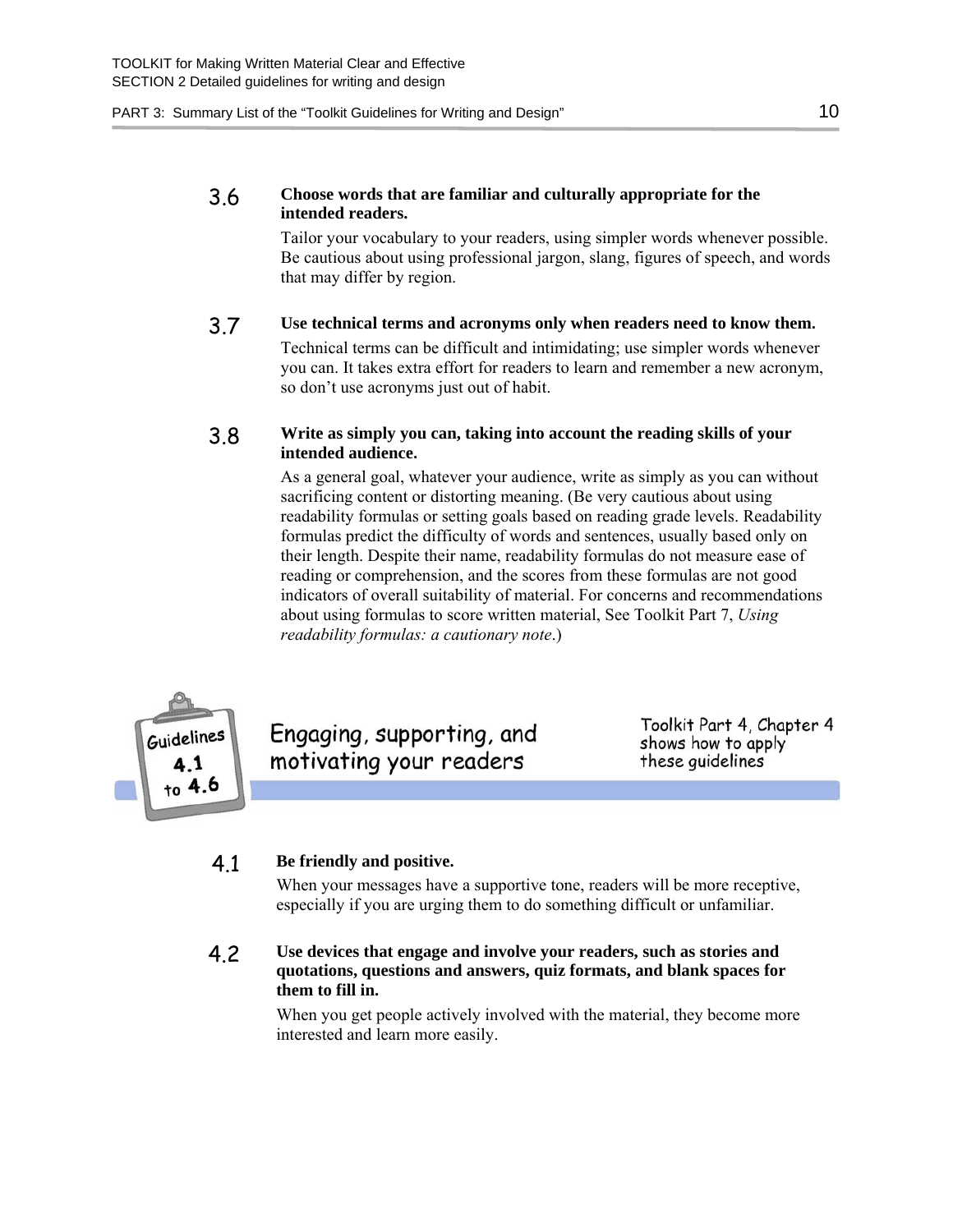#### 4.3 **When you give suggestions or instructions, make them specific, realistic, and culturally appropriate for your intended readers.**

To keep people from feeling frustrated or discouraged, be sure that the behavior you are urging seems feasible to them. If you raise awareness of risks or problems, tell people what they can do about them.

4.4 **Base your material on information sources that your intended readers will trust.** 

> To check on credibility of different sources, ask members of your intended audience and informants.

4.5 **Match health statistics and similar information as closely as you can to the characteristics of your intended readers and their communities.** 

A close match makes it easier for people to relate to the material.

#### 4.6 **Tell readers how to get help or more information.**

Make it easy for people to follow up on what they've just read by telling them what additional information or assistance is available and where they can get it.

# <span id="page-12-0"></span>**A list of the "Toolkit Guidelines for Design"**

As shown below, the Toolkit Guidelines for Design cover the following seven topics: (1) overall design and page layout; (2) ) fonts (typefaces), size of print, and contrast; (3) headings, bulleted lists, and text emphasis; (4) use of color; (5) use of photographs, illustrations, and clip art; (6) tables, charts, and diagrams; and (7) forms and questionnaires.



#### 5.1 **Design the size, shape, and general look of the material with its purpose and users in mind.**

Consider whether there are ways to change features such as size and shape to make it more functional, more eye-catching, or more appealing to your readers. Also, consider possible ways to make it easier or more cost effective to produce and distribute*.*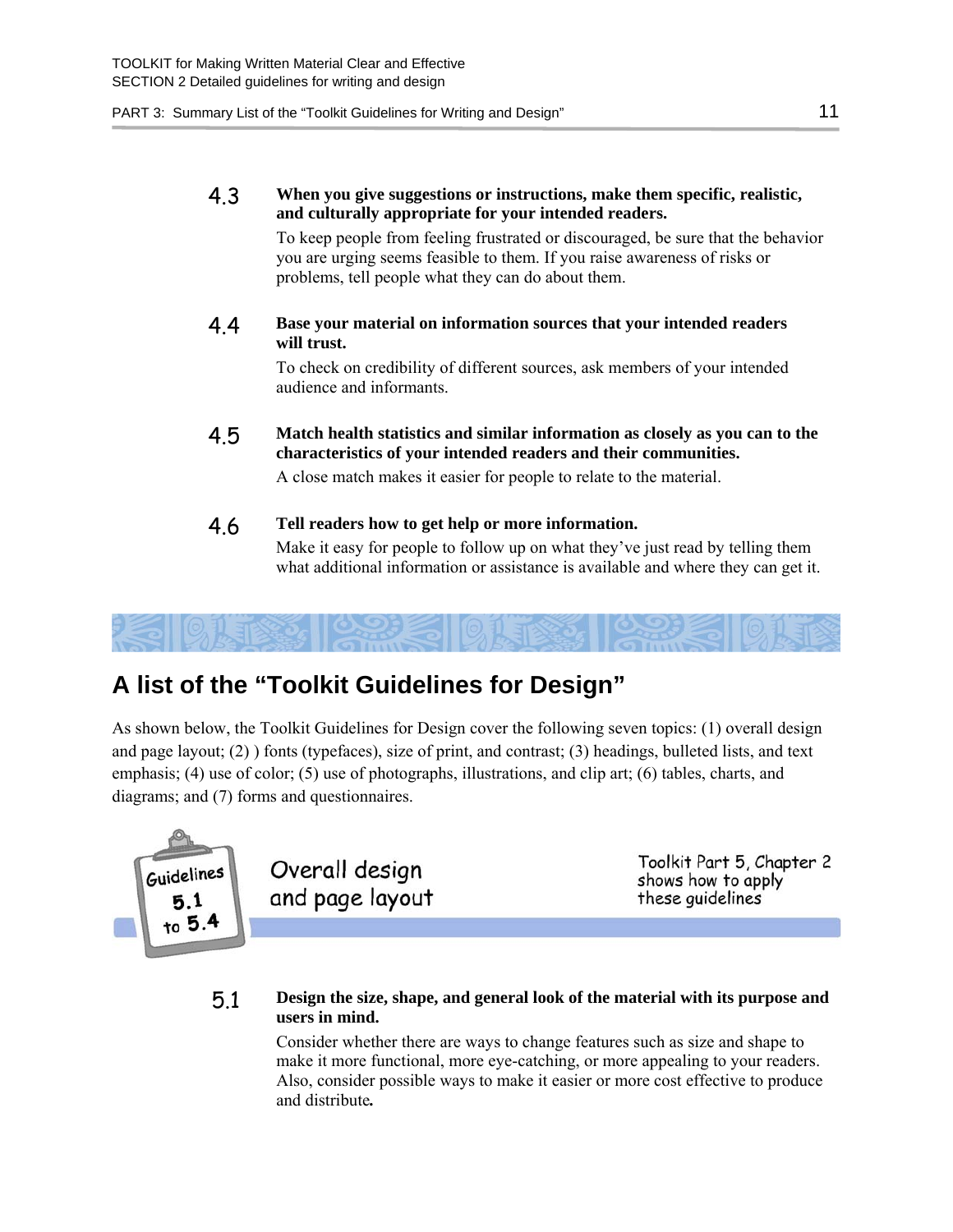#### 5.2 **Make the material look appealing at first glance.**

Create uncluttered pages with generous margins and plenty of white space. Include something to catch the reader's eye but not confuse it. A clean, crisp layout encourages readers by making the material look as if it's going to be easy to read.

#### 5.3 **Create a clear and obvious path for the eye to follow through each page.**

Design your layout to fit with a reader's natural and deeply ingrained way of progressing through a printed page (called "reading gravity"). Place the headings, text, and images in a way that guides readers smoothly through all of the material without diverting or distracting them.

#### 5.4 **Create an overall design for the material that has a clear and consistent style and structure.**

For a clean and well-organized look, use a page grid and style sheets to guide your design. Line up your headings, blocks of text, lists, illustrations, and other design elements in a clear and consistent way. Keep the same style or "look" throughout the material.



Fonts (typefaces), size of print, and contrast

Toolkit Part 5, Chapter 3 shows how to apply these quidelines

#### 6.1 **For the regular text in printed materials, use a "serif" font that is designed for ease of reading.**

Serif fonts are fonts that use the small lines called "serifs" to finish off the main strokes of letters. For extended amounts of text, serif fonts work better than fonts without serifs (which are called "sans serif" fonts). Since readability of fonts differs greatly, pick a serif font that is highly readable as your basic text font. This text font should show good contrast between its bold and regular versions, and should remain easy to read when italicized.

#### 6.2 **For the headings in your printed materials, use an easy-to-read "sans serif" font, preferably one that is a "font family" with different weights (some bolder than others).**

To help readers skim and pick out the main points in your material, be sure that there is good contrast between the serif font you use for text and the sans serif font you use for headings. Choosing a font for headings that offers variations in weight is helpful because it gives you better options for creating good contrast.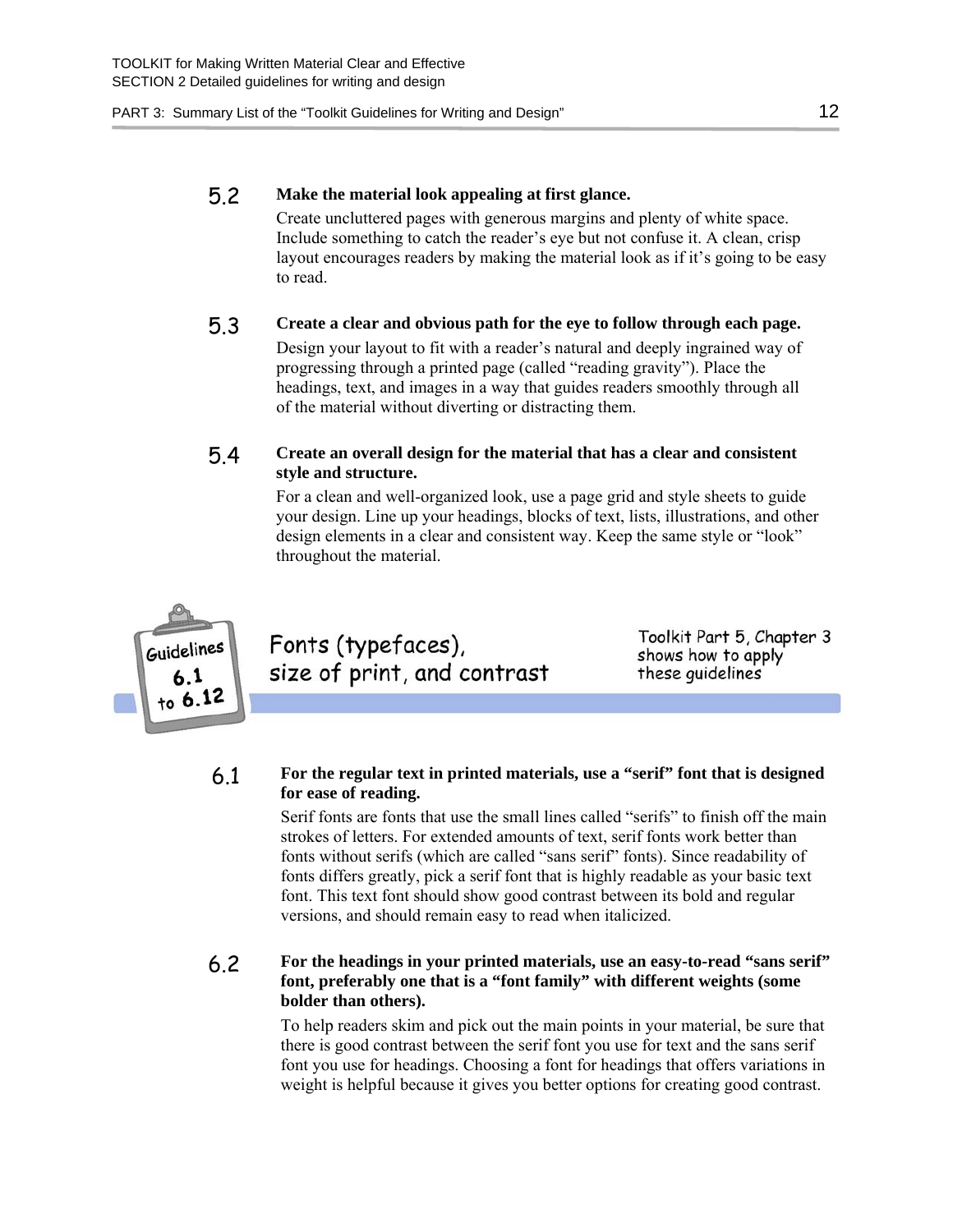#### 6.3 **In general, use no more than two or three different typefaces in a single piece of material.**

Limiting the number of fonts will give your material a cleaner look and greater unity. For most information materials, it works well to use just one serif font for the text and one sans serif font for the titles and headings. Experiment a bit to be sure the fonts you have chosen work well together. You may want to add an additional font or two for a particular purpose, such as using a special font to accent the title.

#### 6.4 **Make the type size large enough for easy reading by your intended audience.**

The best way to know whether your type is large enough is to get feedback from your intended readers. Older readers will need somewhat larger type than younger ones. You can use point size (such as "12 point font") as a rough guide, but keep in mind that fonts in the same point size can vary a lot in actual physical size due to differences in style of the letters. These differences in lettering style can affect ease of reading as much or more than point size.

#### 6.5 **For all of your text, including titles and headings, use upper and lower case letters in combination --nothing written in "all caps."**

Text in all capital letters is hard to read, so use capital letters only at the beginning of sentences and other places where they are required. For ease of reading, try capitalizing only the first word in titles and headings (rather than capitalizing all of the important words).

#### 6.6 **To emphasize words and short phrases that are part of your regular text, use italics or boldface type.**

Do not use underlining or put the text into all capital letters, because these make text hard to read. Be restrained in using italics, boldface, and other devices such as contrast in size or color accents on text. If you use these devices too often, they lose impact. If you use them on longer blocks of text, they make it hard to read.

#### 6.7 **For ease of reading, use dark colored text on a very light non-glossy background.**

Make sure there is enough contrast between the printed text and the paper to be able to read everything easily. Black text on a white or cream-colored nonglossy background is best. Don't use light-colored text on a dark background (this is called "reversed out" text), because it is too hard to read.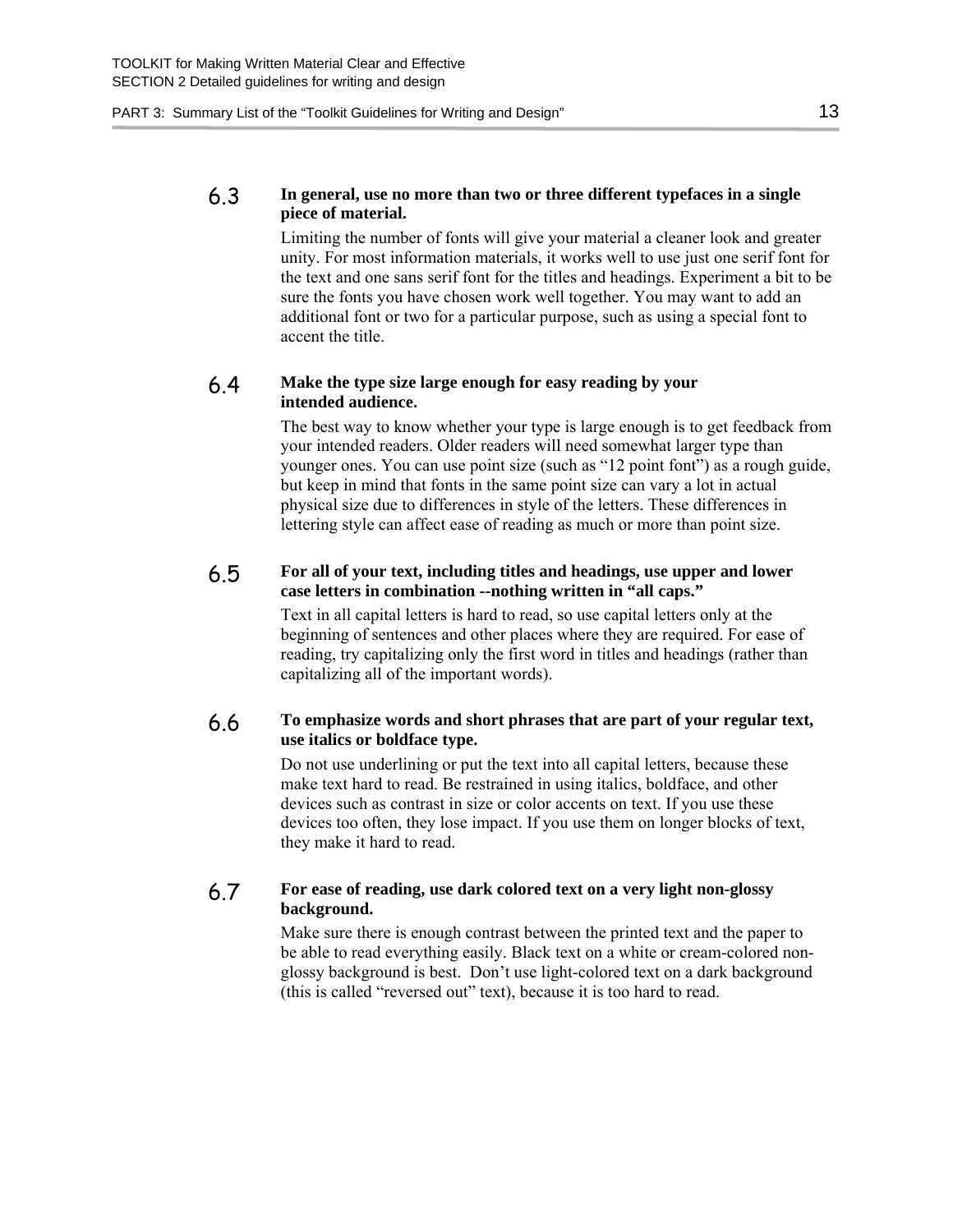#### 6.8 **For ease of reading, do not print text sideways, on patterned or shaded backgrounds, or on top of photos or other images.**

Printing a title or heading that runs vertically rather than horizontally puts a burden on readers to tilt their heads or twist the page in order to read it (and most won't). When you put words on top of an image or pattern, the words and the background compete for attention, and both lose. The words are harder to read because of reduced contrast and distraction in the background, and the impact of the image is undermined by the words on top of it. Even a plain shaded background makes words harder to read, because it reduces the contrast between the text and background.

#### 6.9 **For ease of reading and a cleaner look, adjust the line spacing in your material.**

To make blocks of text easier to read, add a little extra space between the lines. To help readers connect a heading with the text that follows it, leave a little less line space after the heading than you leave before it. To make bullet points stand out more clearly, put a little extra space between them. Keep these line spacing adjustments consistent throughout the document.

#### 6.10 **For ease of reading, use left justification throughout the material, for both text and headings.**

Left-justify the basic text, leaving the right margin uneven ("ragged right"). Don't use "full justification" because forcing even margins on both sides of a block of text inserts uneven spaces between the words, making them harder to read. Don't center blocks of text, because centering makes it harder to read. To make headings prominent and easy to skim, left justify them (rather than centering them).

#### 6.11 **Keep your lines of text to an appropriate length for easy reading – neither too short nor too long.**

For many materials, a line length of about five inches long works well. If the paper is wide, set the text in columns to maintain a readable line length. Avoid "wrapping" your text in awkward ways that make it hard to read.

#### 6.12 **For ease of reading, watch where the lines break (avoid hyphenation; split long headings carefully to reflect natural phrasing).**

Do not hyphenate words at the end of a line, because splitting a word over two lines makes it harder to read, especially for less-skilled readers. When headings are long, split them over two lines in a way that reflects natural phrasing and avoids the awkwardness of leaving a single word by itself on the second line.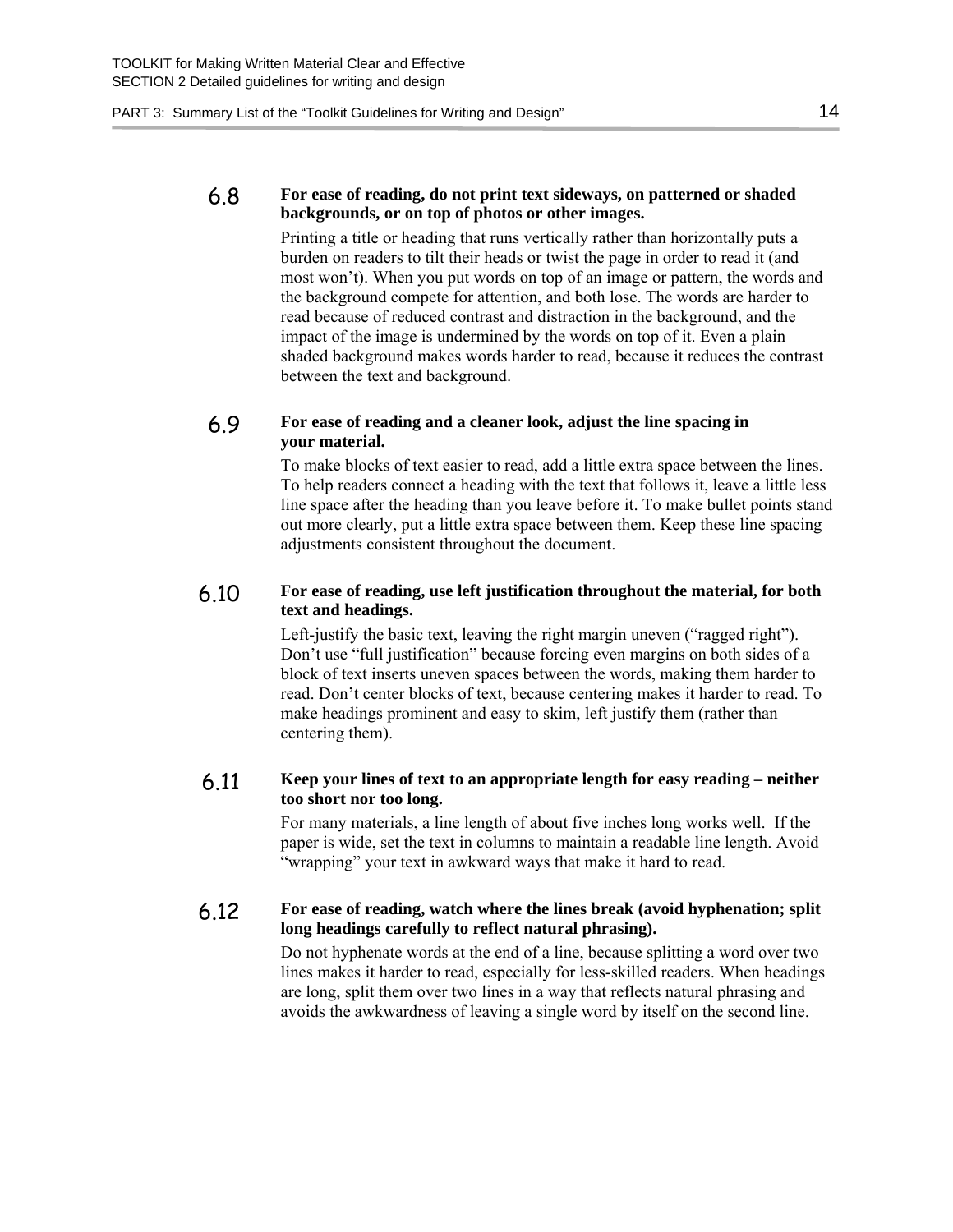

Headings, bulleted lists, and emphasizing blocks of text

Toolkit Part 5, Chapter 4 shows how to apply these quidelines

#### 7.1 **To make the material easy to skim and show how it is organized, create a clear hierarchy of prominent headings and subheadings.**

Left-justify the headings and subheadings, because readers sometimes miss headings that are centered. To emphasize how the material is structured, use contrast in fonts and maintain clear and consistent alignments, indentations, and spacing between headings and the text that follows.

#### 7.2 U**se contrast and other devices to make the main points stand out on each page.**

Remember that your readers are skimming and looking for information of personal interest. Help them by using devices such as bulleted and numbered lists, captions for illustrations, emphasis on key words and phrases, and summaries of main points. Use design elements or images to accent important information, such as putting a picture of a phone next to the helpline number.

#### 7.3 **For ease of reading, use care in formatting bulleted lists.**

To set off a list of bulleted points and connect it more closely with the sentence that introduces it, indent the entire list slightly. To make the bulleted points stand out clearly, add extra line space between them and use hanging indents. To set off each point without distracting readers, use bullets that are simple solid shapes. Bullets should be large enough to notice but not so large that they are distracting. Place bullets close to the text that follows them.

#### 7.4 **Choose effective ways to emphasize important blocks of text.**

Outline boxes are often used to emphasize text, but they clutter your layout and readers sometimes ignore text that's enclosed by a box. Shaded backgrounds tend to attract the eye, but they also reduce the contrast, making text less legible and therefore less likely to be read. Instead of using outline boxes or shaded backgrounds, try other methods that tend to work better for emphasizing blocks of text.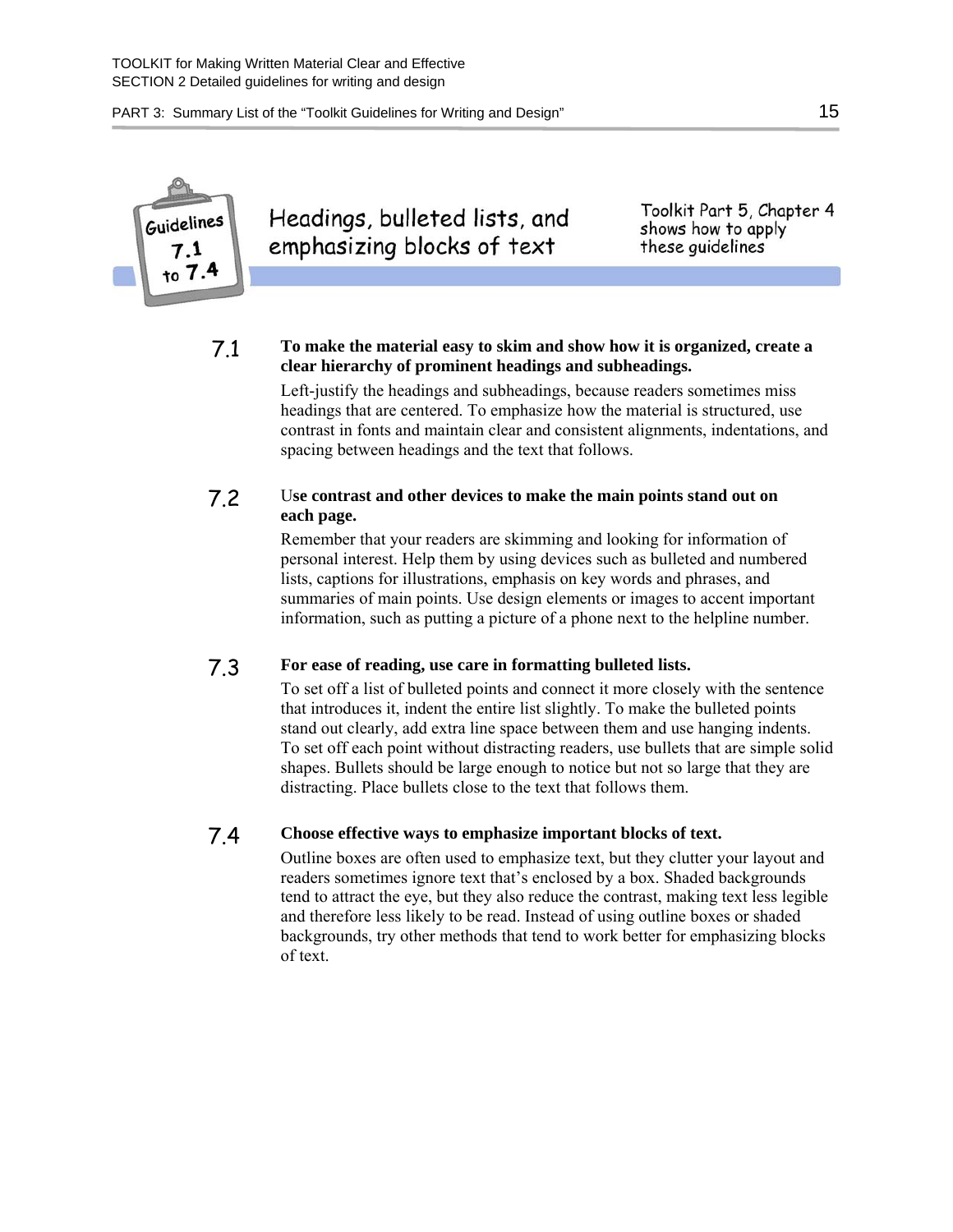Toolkit Part 5, Chapter 5 **Guidelines** shows how to apply Use of color these guidelines

#### 8.1 **Choose colors that are appealing to the intended readers and free from unwanted connotations or problematic cultural significance.**

Depending on your audience, there can be much variation in the appeal and cultural connotations of various colors and color combinations. To avoid possible problems, get audience reactions to your color choices.

#### 8.2 **Use color sparingly, in a consistent and deliberate way that reinforces the meaning of your messages and enhances their impact.**

Resist the impulse to use color in decorative ways that may distract people from the text. For greatest impact, use color with restraint, since using too much color creates "color overload" that can overwhelm and distract your readers. Be cautious about using color coding as a device. If you use color coding, do it in a consistent way and make the meaning clear to readers. Get feedback from readers to verify that they understand the color coding and find it helpful.

#### 8.3 **Verify that the color scheme and shades of color work well from a design standpoint (including when the material is photocopied or printed in black and white).**

While color selection is partly a matter of taste, certain colors are less effective than others for text, shaded areas, and other design purposes. Check to be sure that the colors reproduce well when photocopied. If material with color is downloadable from a website, it may work best to produce a separate version for users who will print it in black and white. If you are using two colors in your material, it works best to make one of them black and use it for the text.

#### 8.4 **Take into account that some readers are likely to have diminished or limited color perception.**

Check to be sure that your color scheme works well for people who do not perceive the full range of colors, and for older adults who may perceive color less vividly. Be cautious about using color coding in your materials.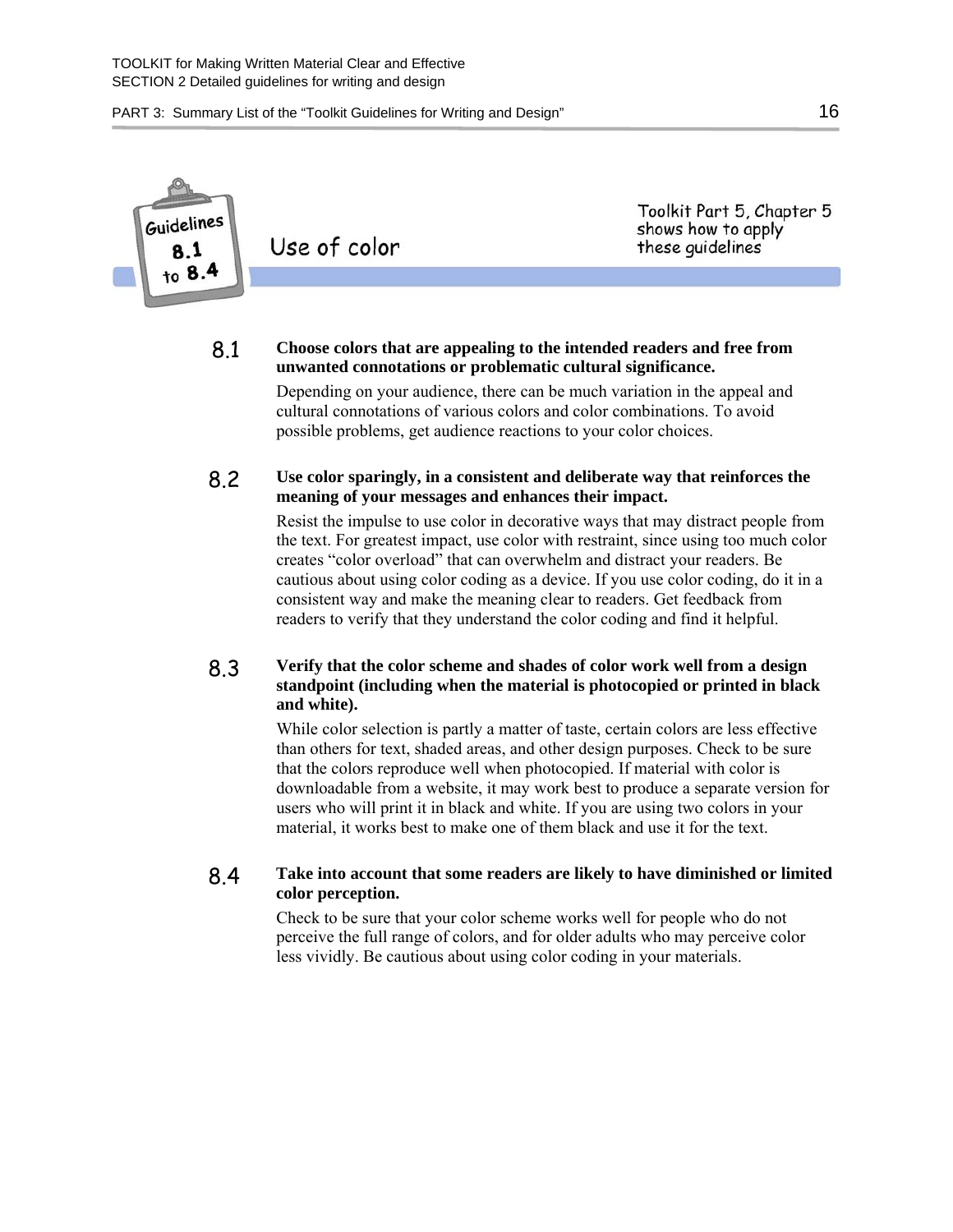

Photographs, illustrations, clip art, and symbols

Toolkit Part 5, Chapter 6 shows how to apply these quidelines

9.1 **Use photos, illustrations, symbols, and other visuals that relate directly to the information in the material and reinforce your key messages.** Images have great impact, so select them carefully and use them to highlight key points. Instead of using images to decorate the pages, choose images that reflect the subject matter of your materials. Try to show only the behaviors you want to encourage. Avoid using images that are too abstract or hard for readers to understand, such as parts of the body shown in isolation, cross-sections, and highly magnified images.

### 9.2 **Use images that are clear, uncluttered, and consistent in style.**

For greatest appeal and impact on your readers, keep the images clear and simple, with good contrast that emphasizes the main subject. Avoid using photographs or illustrations with cluttered backgrounds or distracting detail (or edit them to remove the clutter). For a unified look, choose images that are compatible in style and color.

#### 9.3 **Use photos, illustrations, symbols, and other visuals that are culturally appropriate for your intended readers.**

Choose images of people and activities that are contemporary and representative of the intended audience in their demographics, physical appearance, behavior, and cultural elements. Check to be sure that the images you use are free from unwanted connotations or problematic cultural significance.

#### 9.4 **When images include people, make sure that their poses, facial expressions, and body language are appropriate to the situation and appealing to the intended audience.**

Poses that show people engaged in doing something may be more effective than stock photography shots of people smiling directly at the camera. If there is more than one person in the image, poses that show the people relating to each other tend to have more impact.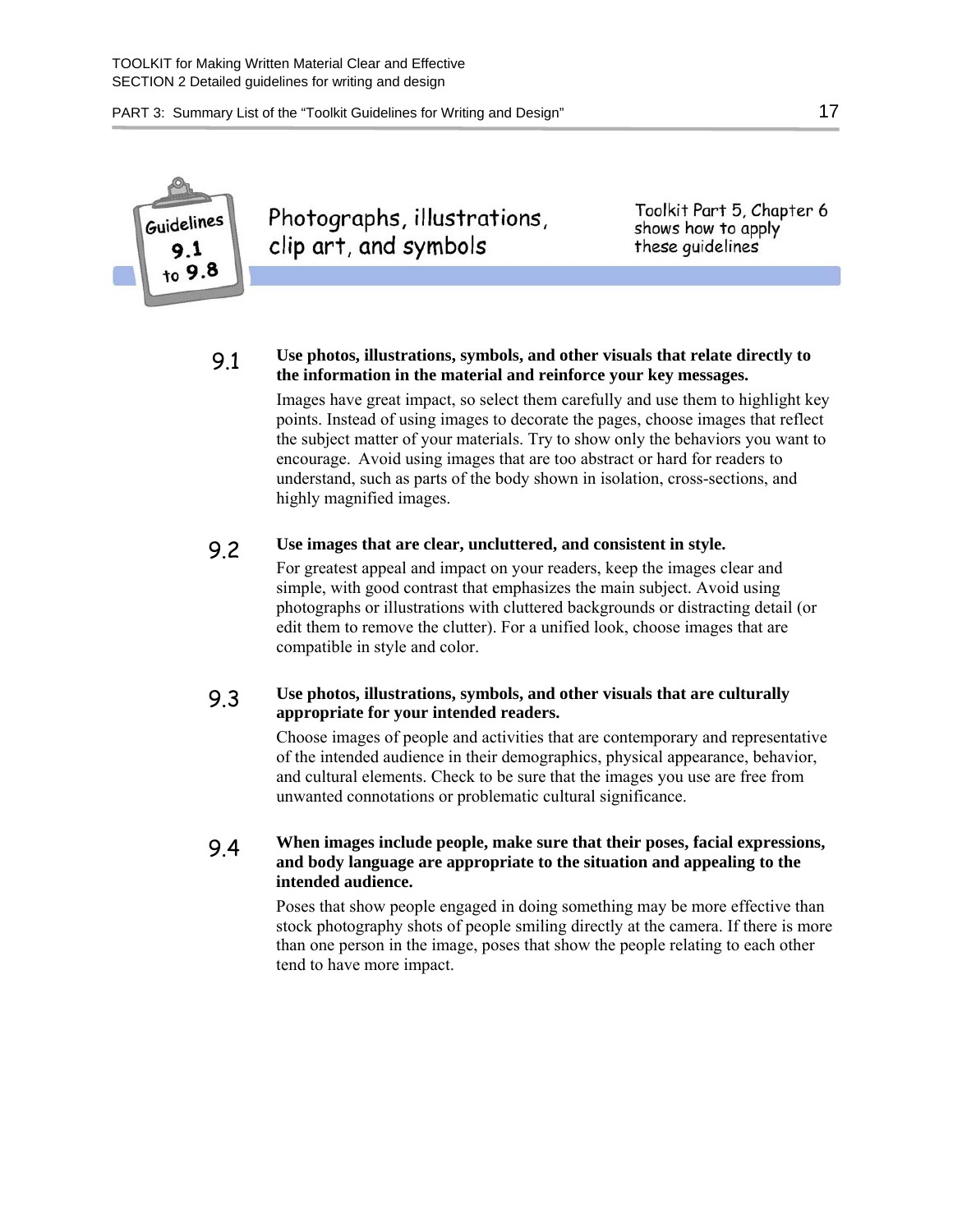#### 9.5 **Be very cautious about using symbols or icons to represent concepts or to serve as markers to guide readers through the material.**

Symbols and icons can be ambiguous or confusing to your readers. Using symbols as shortcuts can hinder more than help by giving less-skilled readers something additional to notice, learn, and remember. If you use symbols or other visual means of marking or representing topics, check to be sure that your readers understand the meaning you intend and find the use of symbols helpful.

#### 9.6 **Avoid using cartoons, "cute" or humorous images, and caricature, because these kinds of images may bewilder, confuse, or offend some of your readers.**

Since humor does not translate well across cultures, attempts at humor may puzzle or confuse some readers. Humor based on irony is especially problematic, because readers who take it literally will completely misinterpret what you mean. In addition, individuals differ in what they may find amusing. When you are choosing images, avoid those with strange camera angles, exaggerated features, or a "cute" look. Distorted or coy images distract readers by drawing too much attention, and people find them unappealing or culturally offensive.

#### 9.7 **Pay careful attention to the total number, quality, size, placement, and labeling of the images you use.**

For best impact, limit the number of images you use. Use images of high quality that will reproduce well, and make each one large enough for good impact. Place images in positions that fit with the natural progression of reading so that they do not cause your readers to overlook parts of the text. Keep images close to the text they reinforce.

#### 9.8 **Check for accuracy, if applicable, and pretest the images with your intended readers.**

If your images include technical or medical subject matter, check to be sure that the details are correct. Check on the appeal, cultural appropriateness, and comprehension of the images by getting feedback directly from members of the intended audience.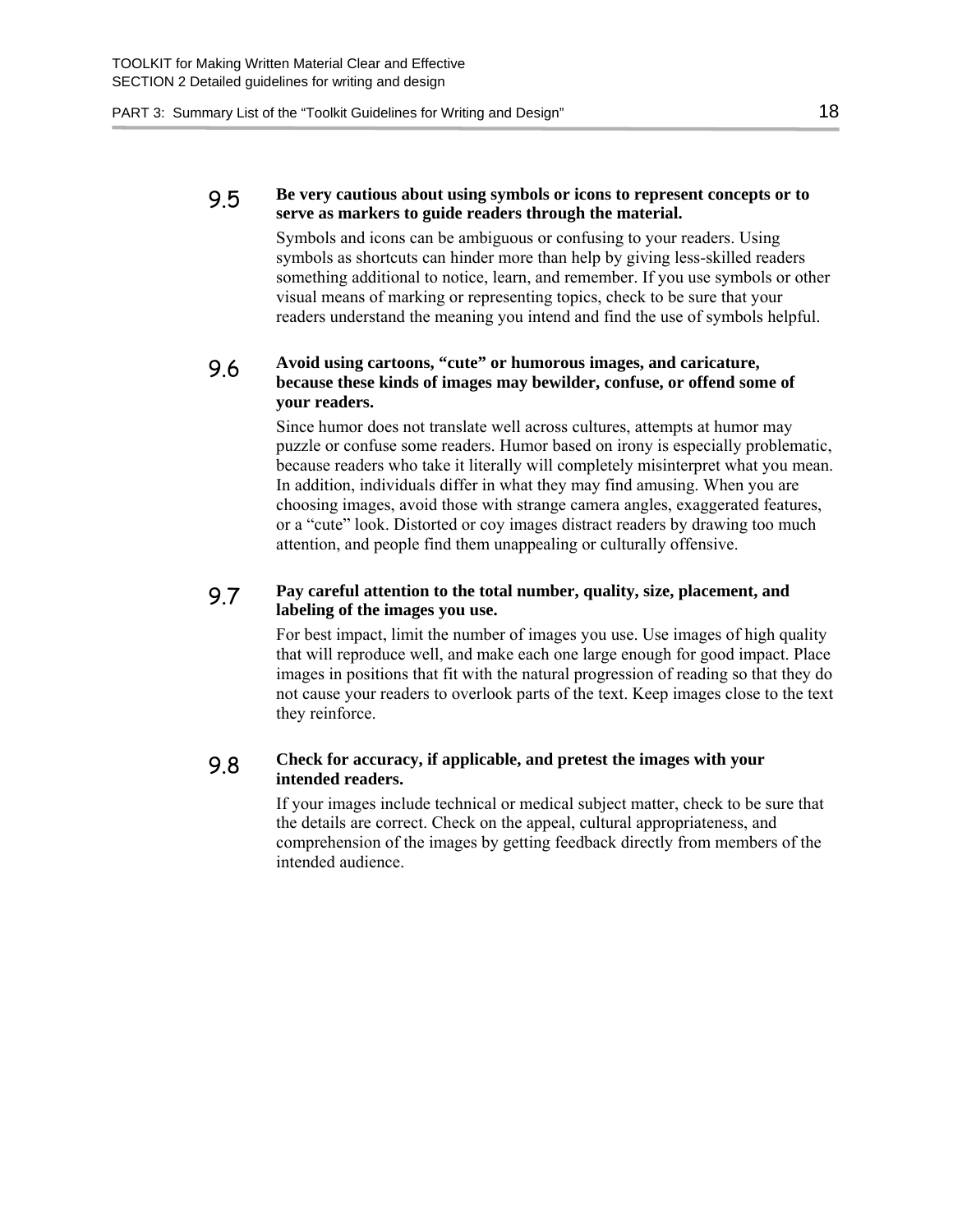

Tables, charts, and diagrams

Toolkit Part 5, Chapter 7 shows how to apply these quidelines

- 10.1 **Take a reader-centered approach to the use of tables, charts and diagrams.** In deciding whether and how to use these formats, take into account the literacy skills and needs of your intended readers.
- 10.2 **Make titles, headings, and other labeling specific and complete enough for easy understanding.**

To help readers understand and interpret the meaning of charts and diagrams, use informative text in all labeling. To reduce cognitive burden and the possibility of misinterpretations, avoid using abbreviations, acronyms, footnotes, and cross-references.

#### 10.3 **Create a clean, uncluttered layout with strong visual and written cues to guide readers and help them interpret the information correctly.**

Keep the layout tidy and uncluttered, with ample margins and white space. Help readers understand and absorb the information in a chart or diagram by using devices such as taglines, examples, captions, and step-by-step instructions. If you use symbols in a comparison chart, make them as self-explanatory as possible, tell what they mean, and design them with good contrast.

#### 10.4 **If there are any numbers or calculations, explain them carefully and give examples.**

Since math is hard for many people, and can be especially hard for people with low literacy skills, take special care with explanations that involve numbers. With calculations, use examples that show each step and explain it clearly. Simplify numeric examples by using rounded whole numbers as much as you can. To help people understand weights and measurements, make comparisons to familiar objects.

#### 10.5 **Test your tables, charts, and diagrams to be sure that your intended readers can understand and use them.**

Direct feedback from readers is the best way to check on comprehension, cultural appropriateness, and usability of the information you present in a table, chart, diagram, or graph.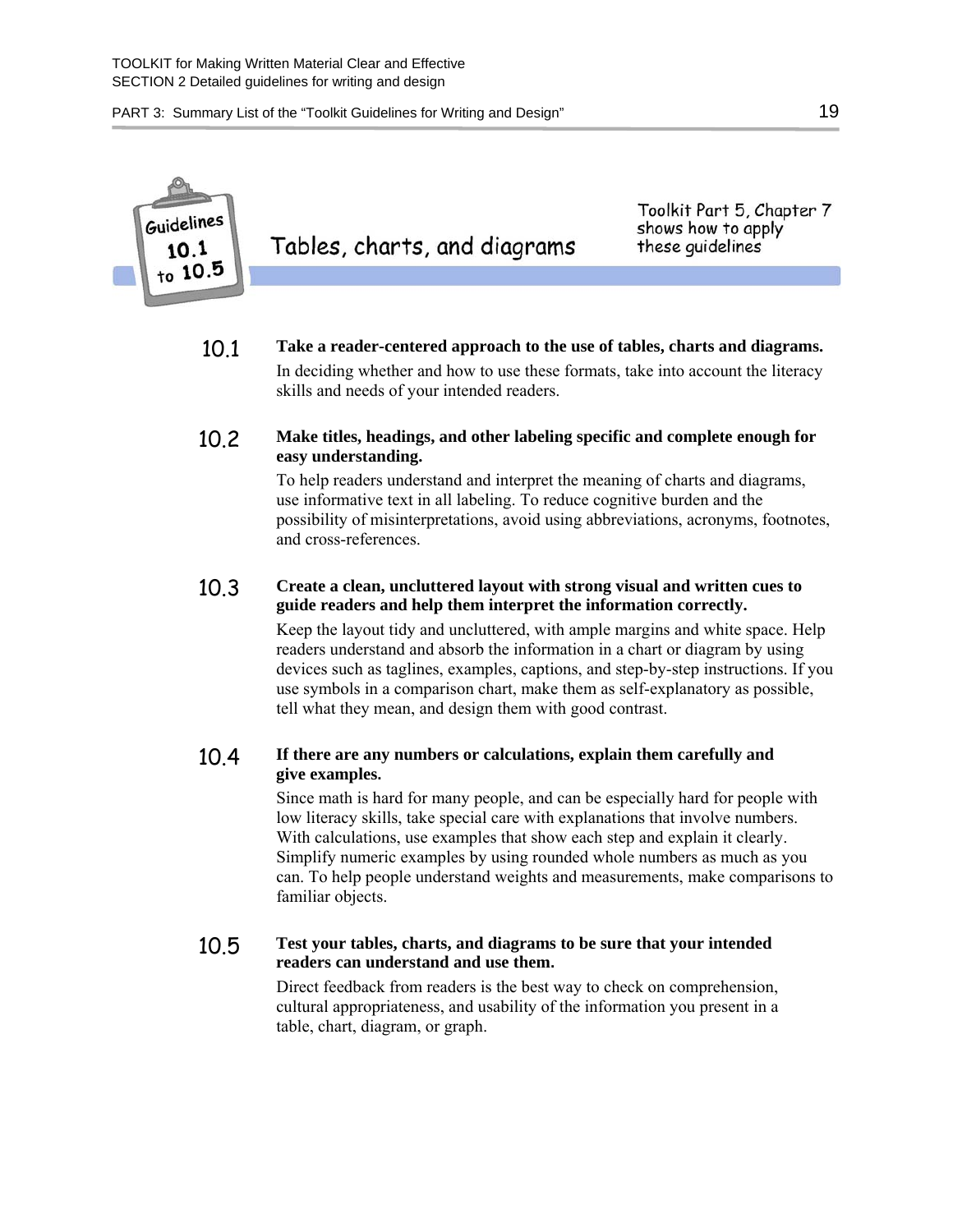

Forms and questionnaires

Toolkit Part 5, Chapter 8 shows how to apply these quidelines

#### 11.1 **Begin a form or questionnaire with an informative title and brief explanation of its purpose.**

At the beginning of the form or questionnaire, tell what the document is for and what people should do with it, using words they will understand. Explain any program titles or agency names that may be unfamiliar to them. Explain how the information will be used and, if applicable, how privacy will be protected.

#### 11.2 **Ask only for information you really need and will definitely use.**

Filling out a form or questionnaire can be burdensome and time consuming, so keep it as short as you can. Don't collect information that is unnecessary or readily available elsewhere. Ask for each piece of information only one time.

#### 11.3 **Make the layout clear, uncrowded, and appealing.**

Do not crowd a form or questionnaire into space that is too small for easy reading and writing. Spreading it out into the amount of space required for easy completion will work better than forcing it to fit into some predetermined length (such as "no longer than one page").

#### 11.4 **Integrate instructions and explanations into the form or questionnaire, placing them right where they are needed by the reader.**

Integrating the instructions into your form is a powerful way to show consideration for your readers and improve ease and accuracy of response. Do not use footnotes or asterisks, because many less-skilled readers do not understand their function, and using them adds an extra burden for any reader. At the end, tell readers what to do with the completed form or questionnaire

#### 11.5 **Limit the number of formats for collecting answers and use them in a consistent way.**

Make the task of supplying information as simple and intuitive for your readers as you can, so that they don't have to stop and think about what you are asking or how to answer. To encourage full and accurate completion, provide clear, complete labels on the fields to be filled in.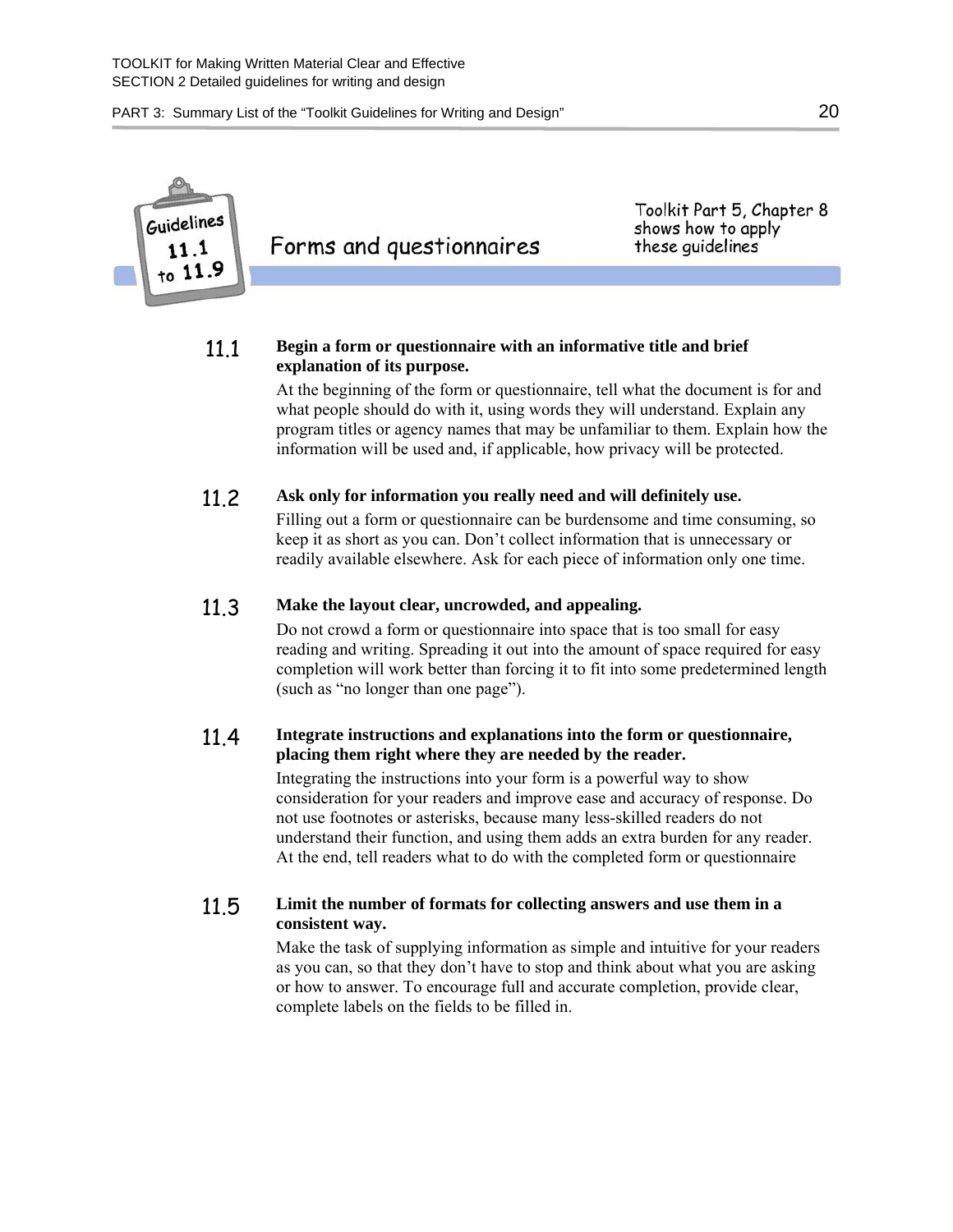#### 11.6 **In a form for people with low literacy skills, avoid using a grid or matrix format to collect information.**

A grid or matrix format has rows and columns. When you use a grid to collect information, readers have to keep looking up at the headings at the top of the columns to understand what you are asking for. To make it easier for people to give accurate answers, consider breaking each part of the grid into a fully labeled separate item.

#### 11.7 **Create a clear and obvious path through the form that minimizes crossreferences and skip patterns.**

Arrange the items in an order that makes sense to readers and eliminates (or greatly minimizes) the need to skip around among the sections.

#### 11.8 **Conduct usability testing.**

To find out whether a form or questionnaire is working well, conduct usability testing with intended users. Have them fill it out, then debrief to get their reactions and suggestions.

#### 11.9 **Take into account how the form or questionnaire will be produced, distributed, and processed.**

Work with others to produce a form that is both easy to fill out and easy to process.

## <span id="page-22-0"></span>**How were the Toolkit guidelines developed?**

The Toolkit and its guidelines were written for CMS by Jeanne McGee, PhD, McGee  $\&$  Evers Consulting, Inc., Vancouver, Washington. CMS offers the Toolkit as practical assistance to help you make your written material clear and effective, not as a requirement from CMS.

The set of *Toolkit Guidelines for Writing and Design* is an expanded version of the *Checklist for Assessing Print Materials.* This *Checklist* was part of a manual of technical assistance written for the Health Care Financing Administration (HCFA) (now known as CMS) by Jeanne McGee and titled *Writing and Designing Print Materials for Beneficiaries: A Guide for State Medicaid Agencies* (HCFA, 1999). The Toolkit is more inclusive than its precursor. The scope of the Toolkit has been expanded to include Medicare and the Children's Health Insurance Program (CHIP) as well as Medicaid.

To create the Checklist for Assessing Print Materials, the writer identified and synthesized themes and findings from research, field experience, and existing checklists. She also drew on the expertise and advice of numerous colleagues and subject matter experts across the nation. To help develop and refine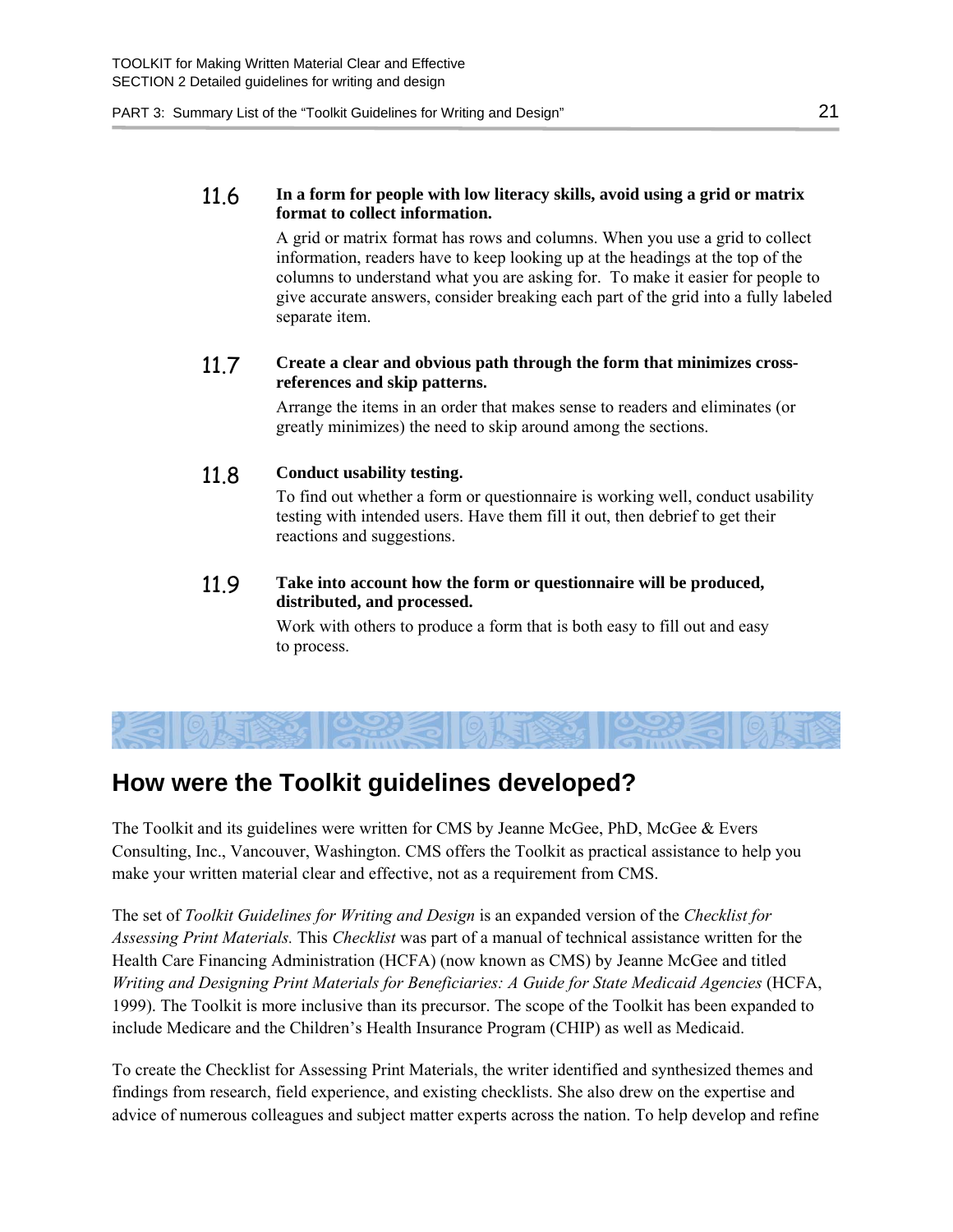the items for the Checklist, she reviewed a number of checklists in resources that were available in 1999. These included Doak, Doak, & Root (1996); Root & Stableford (1998); Guidry & Larke (1996); Guidry, Kern-Foxworth, & Larke (1996); Ramirez, Stamm, Williams, Stevenson, & Espinoza (1996); the National Cancer Institute (NCI) (1994); and the Center for Substance Abuse Prevention (CSAP) Communications Team (1994).

Some of the checklists that the writer reviewed focus on specific types of materials or specific populations. For example, the Suitability Assessment of Materials (SAM) in *Teaching Patients with Low Literacy Skills* (Doak, Doak, & Root, 1996) was created for use with patient education materials. The cultural competency tools associated with the Texas Cancer Council (Guidry & Larke, 1996; Guidry, Kern-Foxworth, & Larke, 1996; Ramirez, et al., 1996) are focused on specific racial/ethnic groups and a specific type of disease. Some of the checklists she reviewed are scored to yield a numerical score or rating. For example both the SAM and the Cultural Sensitivity Assessment Tool yield a numerical score.

The *Checklist for Assessing Print Materials* published in *Writing and Designing Print Materials for Beneficiaries: A Guide for State Medicaid Agencies* (HCFA, 1999) is broad in scope and is not scored numerically. The Checklist has a descriptive section ("Part A") with 12 items. The assessment section ("Part B") has 22 items on writing, 34 items on graphic design, and 4 items on translation.

Using the existing *Checklist for Assessing Print Materials* as the starting point, the writer created the *Toolkit Guidelines for Writing and Design by* reviewing recent literature, seeking suggestions for improvement from colleagues, and responding to feedback from users of the original guide. The resulting Toolkit Guidelines preserve the same general content and reader-centered approach of the original Checklist. The format has changed: the items have been converted from a checklist (with each item posed as a question) into guidelines (with each item describing a desirable feature that helps make written material clear and effective). As before, the topic of cultural appropriateness is integrated throughout the guidelines, topic by topic. The biggest change is that the guidelines for graphic design have been expanded substantially (from 34 items to 46 items). Responding to feedback from users of the original Checklist, the new guidelines for graphic design are more detailed and more comprehensive, and so is the discussion that explains how to apply them (Toolkit Part 5).

The original Checklist included 4 items for language translation. Responding to feedback from users, these have been expanded for the Toolkit. There are now 10 guidelines for translation: see Toolkit Part 11, *Understanding and using the "Toolkit Guidelines for Culturally Appropriate Translation"*.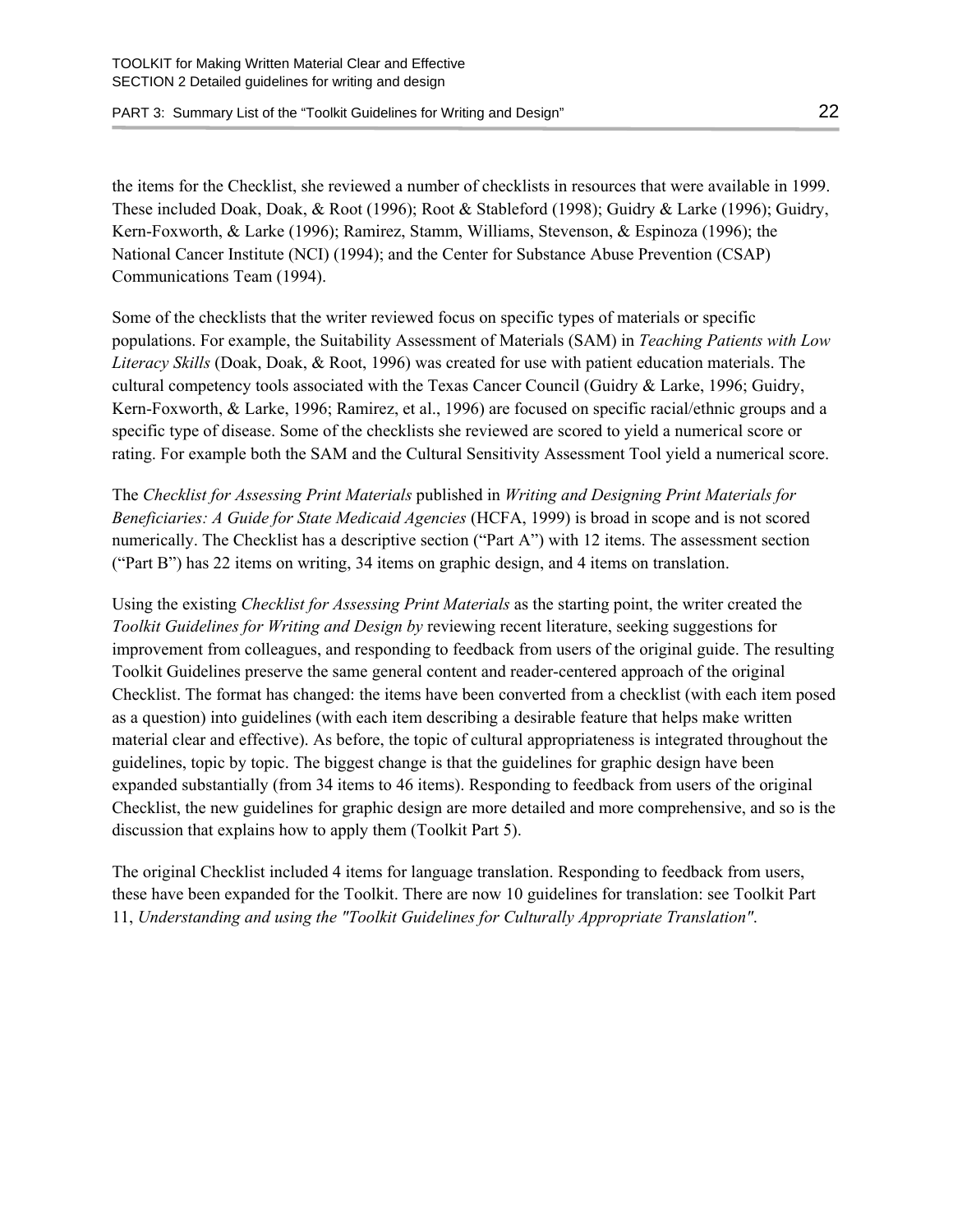<span id="page-24-0"></span>

## **References**

CSAP (Center for Substance Abuse Prevention)

 1994 *You can prepare easy-to-read materials*. Technical Assistance Bulletin, September 1994. Developed and Produced by the CSAP Communications Team. Patricia A. Wright, Ed.D., Managing Editor. Distributed by the National Clearinghouse for Alcohol and Drug Information, P.O. Box 2345, Rockville, MD 20852, <http://ncadi.samhsa.gov/govpubs/MS499/>. For other Technical Assistance Bulletins, see [http://ncadi.samhsa.gov/.](http://ncadi.samhsa.gov/)

Doak, Cecilia C., Leonard G. Doak, and Jane H. Root

 1996 *Teaching patients with low literacy skills*. Second edition. Philadelphia: Lippincott. (Now out of print, this publication is available to read and download at no charge at the following website:<http://www.hsph.harvard.edu/healthliteracy/resources/doak-book/>.)

Guidry, Jeffrey, Marilyn Kern-Foxworth, and Patricia Larke

 1996 *Audiovisual cancer education materials for African Americans: Cultural sensitivity assessment tool manual, resource directory*. Texas A & M University College of Education. Funded by the Texas Cancer Council. NOTE: The Texas Cancer Council is now the Cancer Prevention and Research Institute of Texas (visit [http://www.cprit.state.tx.us\)](http://www.cprit.state.tx.us/).

#### Guidry, Jeffrey and Patricia Larke

- 1996 *Practical guidelines for the development of audiovisual cancer education materials for African Americans*. Texas A & M University College of Education. Funded by the Texas Cancer Council. NOTE: The Texas Cancer Council is now the Cancer Prevention and Research Institute of Texas (visit [http://www.cprit.state.tx.us\)](http://www.cprit.state.tx.us/).
- HCFA (Health Care Financing Administration; now known as the Centers for Medicare & Medicaid Services, or CMS)
	- 1999 *Writing and designing print materials for beneficiaries: A guide for state Medicaid agencies.* HCFA Publication No. 10145. Written under contract by Jeanne McGee, Ph.D., McGee & Evers, Consulting, Inc. Centers for Medicare & Medicaid Services, 7500 Security Blvd., Baltimore MD 21244-1850. NOTE: This publication is out of print. It is replaced by this *Toolkit for making written material clear and effective.*
- IOM (Institute of Medicine of the National Academies)
	- 2004 *Health literacy: A prescription to end confusion*. Institute of Medicine of the National Academies, Committee on Health Literacy, Board on Neuroscience and Behavioral Health. Lynn Nielsen-Bohlman, Alison M. Panzer, & David A. Kindig, Editors. Washington, DC: National Academies Press.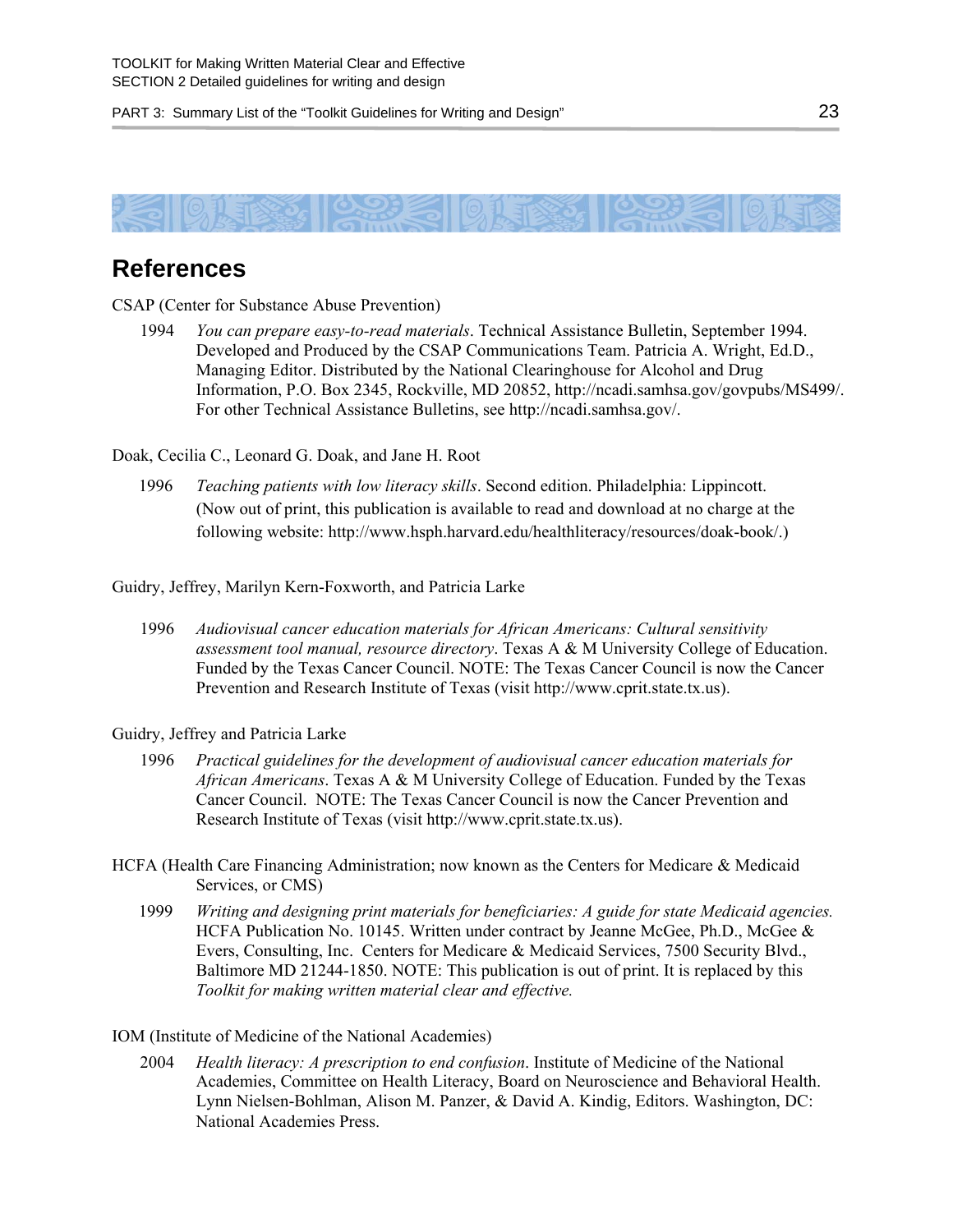#### NCI (National Cancer Institute, National Institutes of Health)

- 1994 *Clear & simple: Developing effective print materials for low-literate readers*. NIH Publication No. 95-3594.<http://www.cancer.gov/aboutnci/oc/clear-and-simple>.
- ODHDP (Office of Disease Prevention and Health Promotion, U.S. Department of Health and Human Services)
	- 2002 *Quick guide to health literacy*. It can be downloaded from: [http://www.health.gov/communication/literacy/quickguide/.](http://www.health.gov/communication/literacy/quickguide/)

Ramirez, Amelie, Karen Stamm, Frederick Williams, Filipe Stevenson, and Renee Espinoza

 1996 *Practical guidelines for the selection or development of audio-visual materials for at-risk Hispanics.* Reports 1 (Summary of step-by-step guidelines) and 2 (Technical report). Texas Cancer Council, South Texas Health Research Center, University of Texas, National Hispanic Leadership Initiative on Cancer.

#### Root, Jane and Sue Stableford

 1998 *Write it easy-to-read: A guide to creating plain English materials (especially for the Medicaid market)*. Health Literacy Center, University of New England, Biddeford, Maine. Visit [http://www.healthliteracyinstitute.net/.](http://www.healthliteracyinstitute.net/)